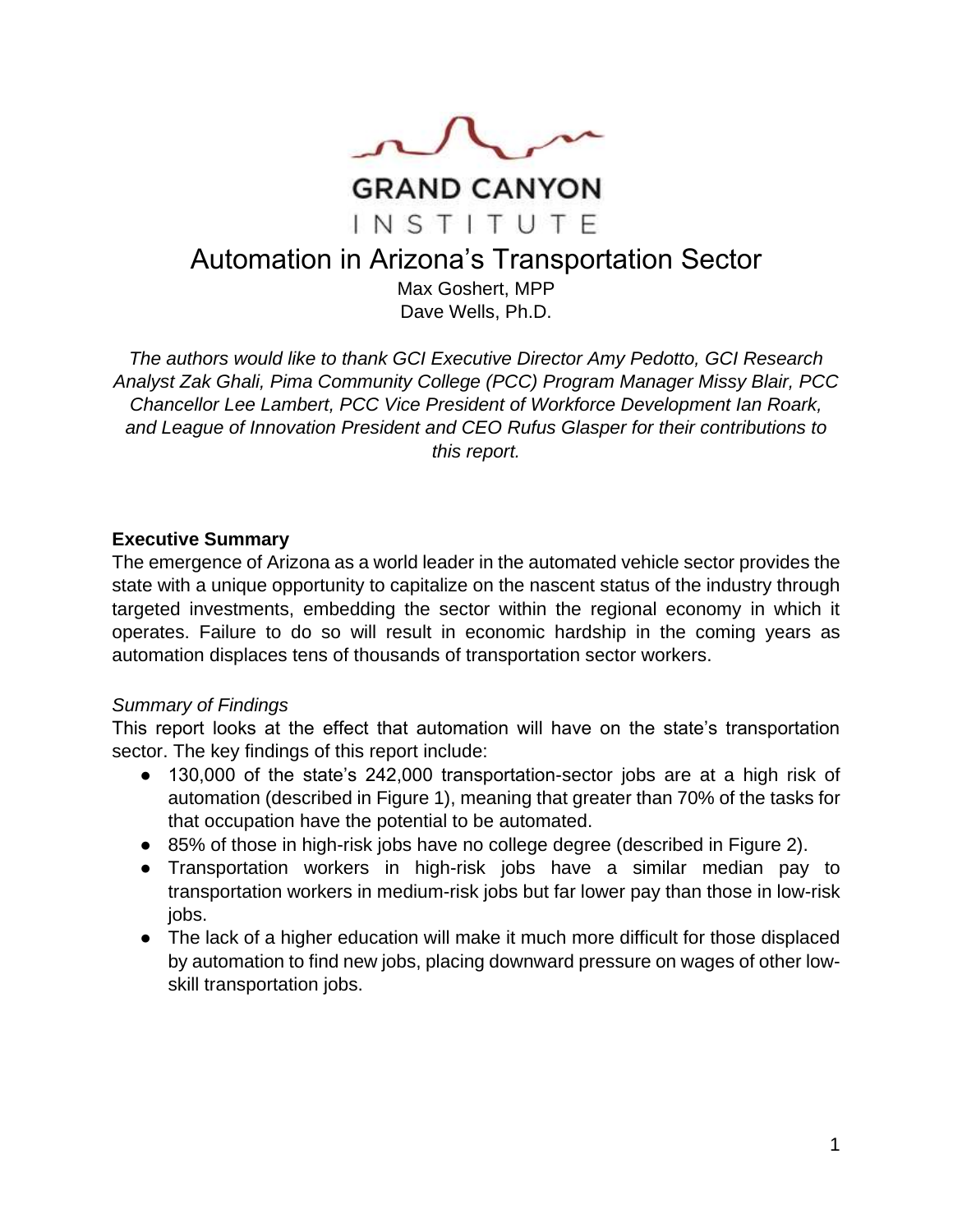**Figure 1** *Automation Risk for Arizona's Transportation Jobs* 



# **Figure 2**

*Percentage of Workers in Transportation Sector Jobs with No College Degree*

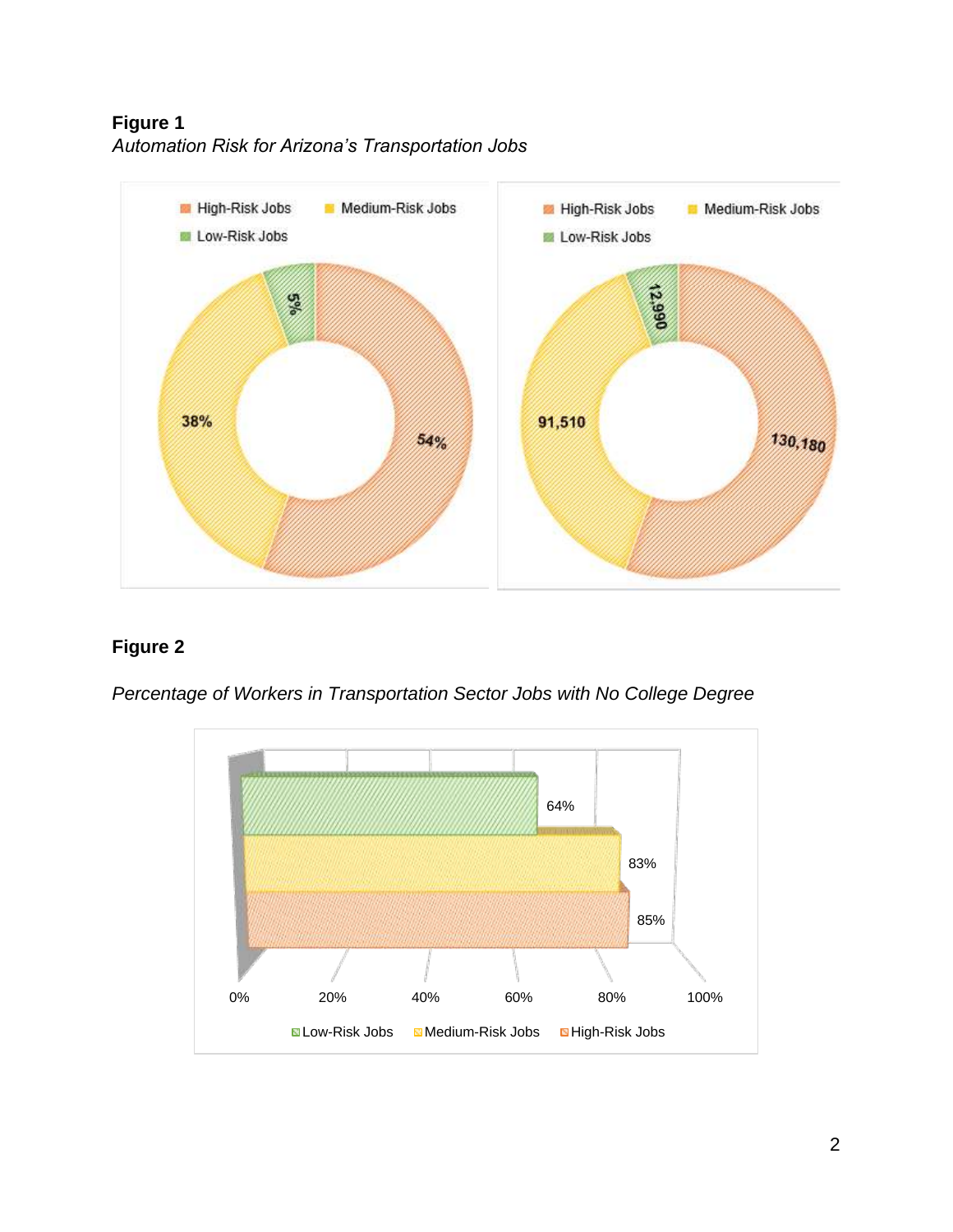While the effect that the COVID-19 pandemic will have on the development of automation technology is unclear, it will likely not change the broader trajectory of the industry. Though there does exist a degree of uncertainty due to the coronavirus, any negative impact on research and development is likely to be short-term.

The state can transform the potential economic hardship faced by those in high-risk jobs into opportunities for upward mobility by investing in the creation of new career pathways. These pathways can provide those in high-risk jobs with the training and education that they need to move into the present and future high-skill, low-risk jobs resulting from automation.

# *Summary of Recommendations*

A summary of policy recommendations is provided below:

- The Arizona Commerce Authority's Institute of Automated Mobility (IAM) should consider expanding its mission beyond infrastructure to look at the human capital needs of the transportation sector as it adopts automation technology and should seek involvement from leadership from Arizona's community college districts and labor unions.
- The legislature should fully fund the state's community colleges to the amounts that state statute dictates and should make targeted investments to create formal pathway programs.
	- o The State of Arizona only appropriated \$2 million of the statutorily required \$10.6 million to Maricopa County Community College District (MCCCD) and Pima County Community College District's (PCCCD) based on its STEM and Workforce Programs State Aid formula; it additionally does not fund the Operating State Aid formula for these districts.
- MCCCD should consider partnering with one of the many autonomous-vehicle companies to develop programs that could make available training to work with autonomous systems for the 188,000 workers in the county who hold transportation jobs.
	- $\circ$  This would be similar to the PCCCD partnership with TuSimple, resulting in their "autonomous vehicle driver and operations specialist" certificate program.

The organization responsible for ensuring that Arizona is prepared to adopt automotive technologies in its transportation sector is IAM. But IAM currently only focuses on infrastructure needs. IAM should expand its mission to focus on the human capital needs that the transportation sector will have as automotive technologies proliferate. Additionally, while IAM features the presidents of Arizona's three universities, it does not include any representatives from Arizona's community college districts. Leaders from these districts should be invited to collaborate at IAM so that they can bring their expertise in workforce development to bear. Additionally, IAM should invite labor union leaders so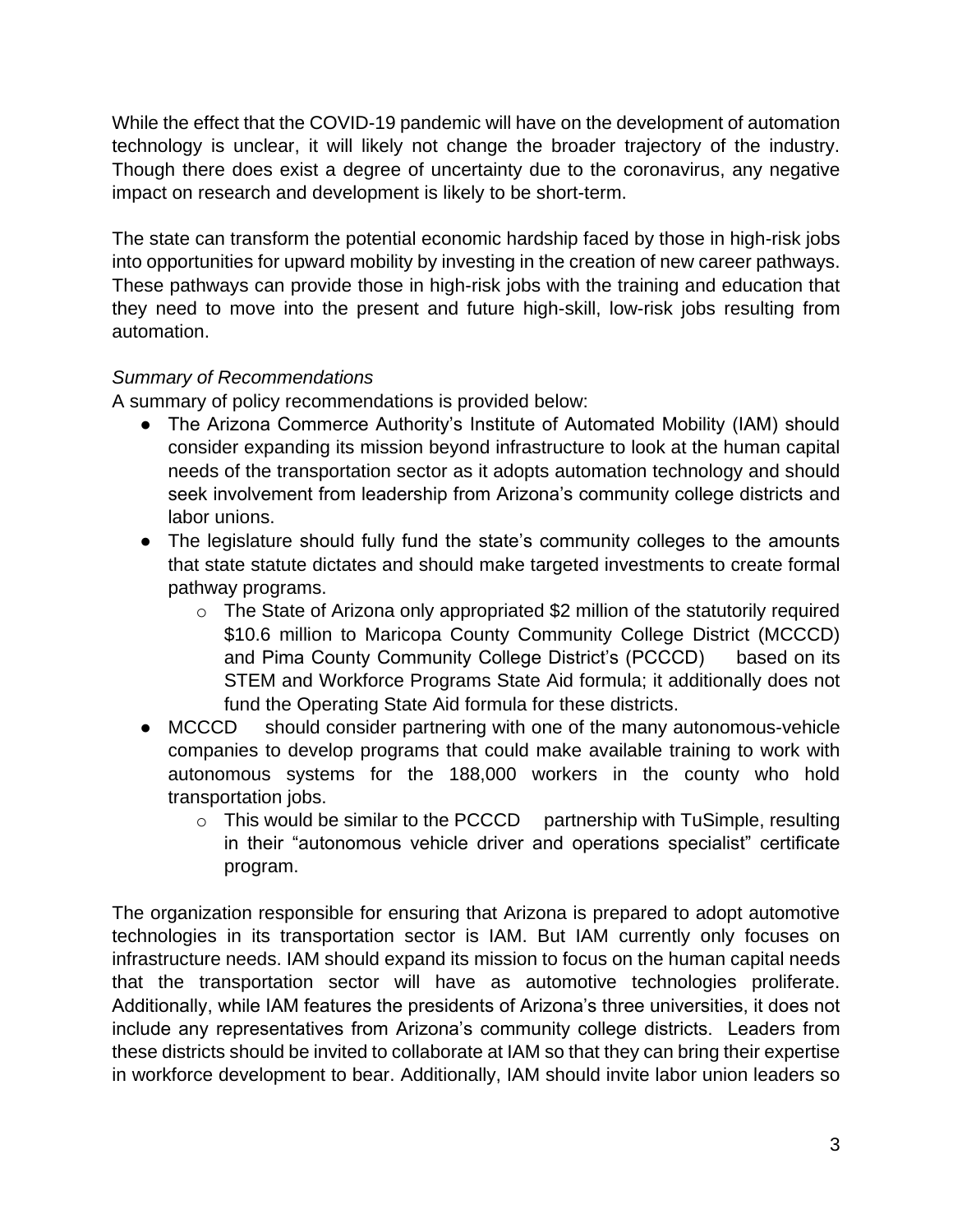that the perspectives of the workers in high-risk positions can be included in strategic planning.

The Arizona legislature must also fund community colleges to the amounts that state statute dictates. In FY21, it only appropriated \$2 million of the required \$10.6 million to MCCCD and PCCCD based on the STEM and Workforce Programs State Aid formula and does not currently fund the Operating State Aid formula for these districts. The legislature has funded several economic development-linked projects in the past, such as the \$33 million provided to universities for their New Economy Initiative, the \$5.8 million to expand MCCCD's health care specialty programs, and the \$15 million for PCCCD's aviation program. The legislature should provide targeted funding for Arizona's community colleges to develop programs to address the human capital needs resulting from automation.

One such pathway currently being offered is through PCCCD. Through a partnership with the autonomous-trucking company TuSimple, the PCCCD developed an Autonomous Vehicle Driver and Operations Specialist certificate program aimed at current truck drivers. Upon completion of the program, drivers are eligible for a number of automationrelated jobs at TuSimple.

With 180,000 workers in the automation sector located in Maricopa County, along with several autonomous vehicle companies, if a similar program were to be offered by MCCCD it would immediately have a significant target market. By creating partnerships with these companies or other transportation/warehousing companies in the county, the district can develop a number of programs that provide those currently working in highrisk jobs with the skills that these companies are looking for, creating pathways to the high-skill, low-risk jobs offered by autonomous-vehicle businesses.

Should the state fail to act, the result will be economic hardship for tens of thousands of transportation workers. Coordinated strategy and investment would benefit not just those in high-risk jobs but the economy as a whole. Arizona has the opportunity to cement its position as a leader in the autonomous-vehicle sector, but this requires an education system capable of producing workers with the skills needed to succeed in the jobs that this industry will generate.

#### **Introduction**

Visitors to the East Valley of Maricopa County find themselves surrounded by something out of science fiction that residents have long since become accustomed to: a car with what looks like a black, pill-shaped instrument on top. East Valley residents have only shared the road with these cars for three years, but their ubiquity results in an apathetic recognition by the residents in the communities where they operate.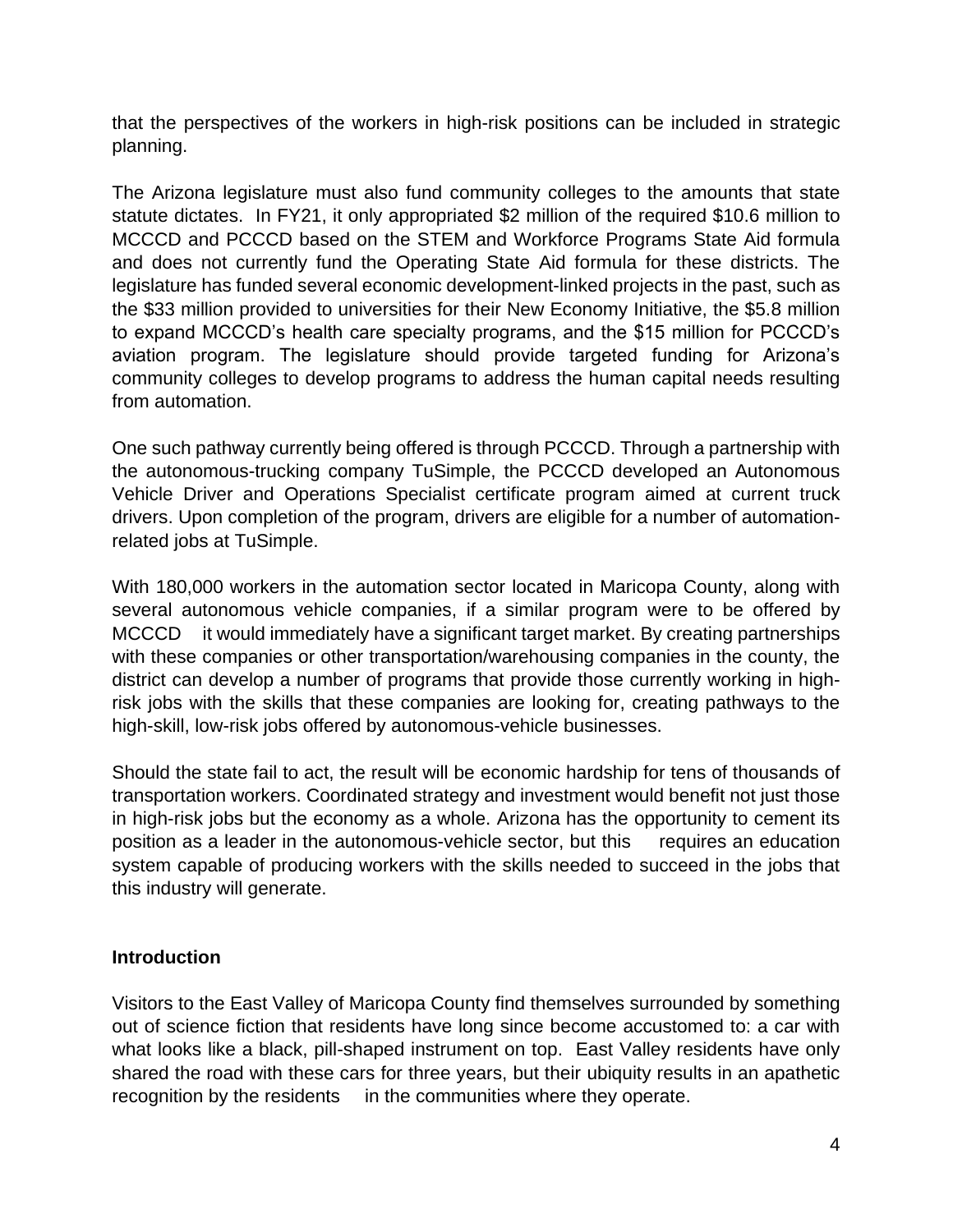Waymo, Uber, General Motors, Ford, Kroger, Ryder, and TuSimple have raced to the East Valley in the 21<sup>st</sup> century equivalent of the gold rush that is getting the first selfdriving car to market<sup>1</sup>. In 2015, Governor Doug Ducey waved a checkered flag by signing an executive order that created a framework for self-driving car regulations<sup>2</sup>. Waymo, owned by Google's parent company Alphabet, made Arizona its home in 2016<sup>3</sup>. Uber was lured to Arizona in 2017 by Governor Ducey after their veritable eviction from California<sup>4</sup>. Since then more companies have arrived, attracted by Arizona's regulations on testing self-driving cars being among the friendliest in the country.

This expansion stalled in 2018 when an Uber vehicle operating in autonomous mode hit and killed a pedestrian<sup>5</sup>. Governor Ducey suspended Uber's ability to test their self-driving cars, leading Uber to move its testing out of the state. Despite 21 of its vehicles being assaulted by pedestrians, Waymo not only stayed in Arizona but expanded its operations<sup>1</sup>. In 2018, a taxi service called Waymo One was launched, allowing Valley residents to download an app and request rides from Waymo's autonomous fleet.

Waymo recently announced that it would be doubling its operations in the area, adding to the hundreds of vehicles already roaming the streets of Arizona. Waymo also announced recent partnerships with the City of Chandler to utilize self-driving cars for city business<sup>6</sup>, and with Lyft to use their platform to further expand ride-sharing operations<sup>7</sup>.

Waymo also waded into the self-driving truck business. It began testing self-driving trucks in Arizona in 2017, stopped later that year, and announced in 2019 that testing would resume<sup>8</sup>. These will not be the only autonomous trucks on Arizona roads; the U.S. Postal Service recently unveiled a partnership with TuSimple to test long-distance drives by autonomous trucks between Phoenix and Dallas<sup>9</sup>. Other companies including Ryder, DHL, and NFI are also implementing driverless technologies operating in the Phoenix area.<sup>10</sup>

However, Arizona's dominance in the self-driving car market masks a huge vulnerability in the state's transportation section. The hundreds of jobs created by the activity discussed above are only a very small part of the 228,000 jobs that make up Arizona's

 $<sup>1</sup>$  Wiles, 2019</sup>

<sup>&</sup>lt;sup>2</sup> Office of the Governor Doug Ducey, 2018

<sup>3</sup> Randazzo & Collom, 2019

<sup>4</sup> The Republic, 2017

<sup>5</sup> Randazzo, 2019

<sup>6</sup> Associated Press, 2019

 $<sup>7</sup>$  KTAR.com, 2019</sup>

<sup>8</sup> Korosec, 2019

<sup>&</sup>lt;sup>9</sup> Wiles, 2019

<sup>10</sup> Ronan, 2020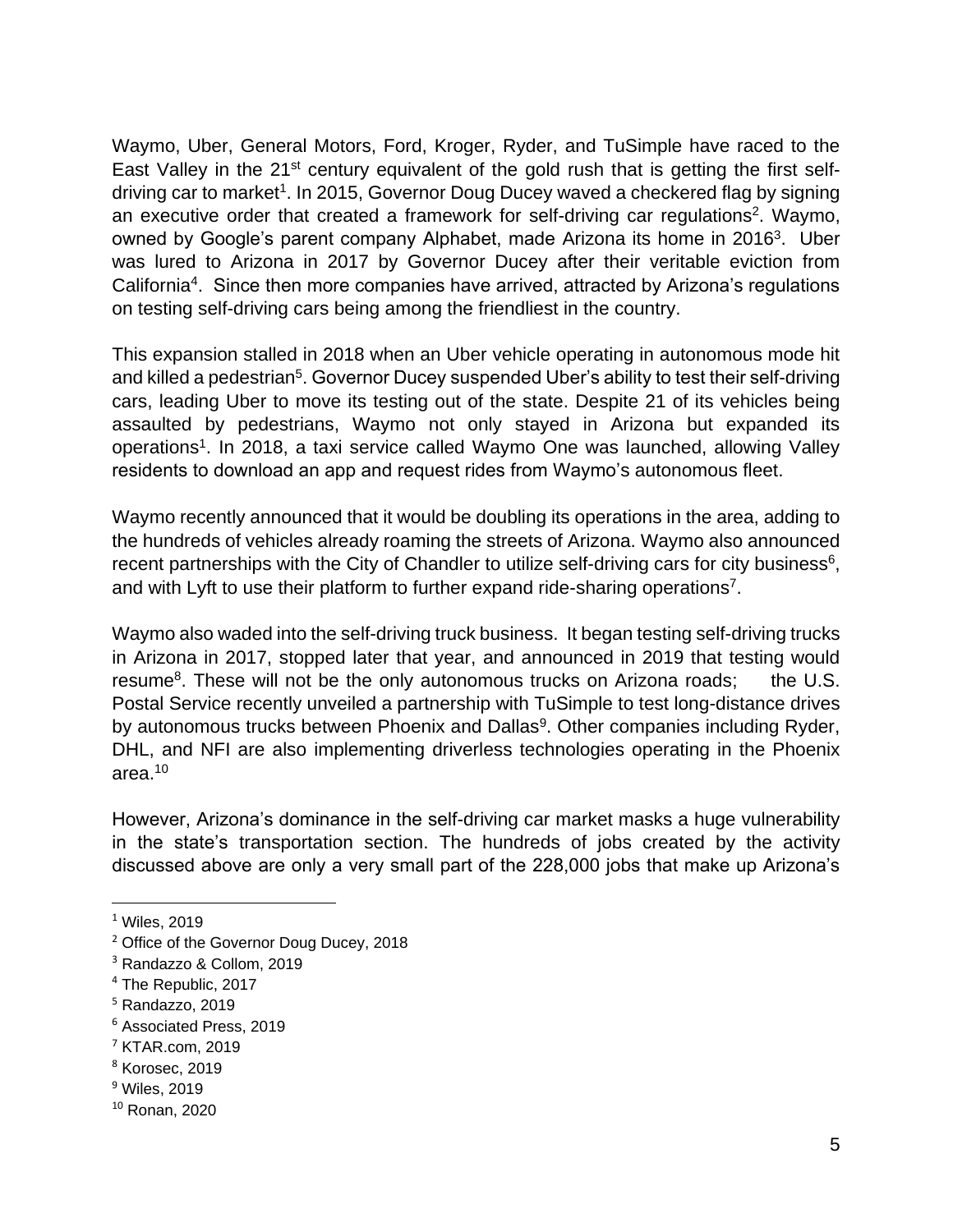transportation sector. Tens of thousands of people in the industry will eventually find themselves in jobs that a computer can do better and cheaper. Those in transportation jobs at the highest risk of being eliminated due to automation have low levels of education, making it harder for them to find jobs elsewhere as their occupation ceases to exist.

Arizona has undoubtedly distinguished itself as a magnet for self-driving car operations. What Arizona lacks, however, is preparation for the waves of disruption that automation will make on its economy. Self-driving cars are the future of the transportation sector, but the 242,000 Arizonans who work in this industry are vulnerable to the changes that such automation will bring<sup>11</sup>.

# **Automation in the Transportation Sector**

While there is much disagreement among researchers about the timeline of automation in transportation, most agree that the sector is among the most vulnerable to the process. This is due to many of the tasks associated with occupations in the transportation sector that are able to be automated and because workers in those occupations have low levels of educational attainment.

# **Determining the Risk of Automation**

When researchers look at how vulnerable occupations are to automation, they tend to break down the tasks associated with that job and study the likelihood that those tasks will be automated. Research articles generally classify occupations as "low-risk" if less than 30% of tasks in that occupation can potentially be automated in the near future, "medium risk" for 30% to 70% automation potential, and "high risk" if there is a greater than 70% automation potential. The more tasks that can be automated, the less of a demand there will be for human workers to fill that position.

A 2019 report by Muro, Maxim, and Whiton concluded that there is a 58% potential for automation for the transportation and warehousing industry, ranking it third among occupation groups most at risk of automation behind the accommodation industry and food services and manufacturing industry<sup>12</sup>. Transportation is so susceptible because many of the tasks involve physical activities that occur in a predictable environment, making them much easier to automate, which is a big reason why warehousing has seen such gains in automation. Jobs in transportation and material moving also generally require less than a bachelor's degree, resulting in workers who are less capable to recover from employment disruption. Men will experience substantially more disruption than women, as they make up over 80% of transportation occupations. Black, Hispanic,

<sup>&</sup>lt;sup>11</sup> Bureau of Labor Statistics, 2020a

<sup>12</sup> Muro, Maxim, & Whiton, 2019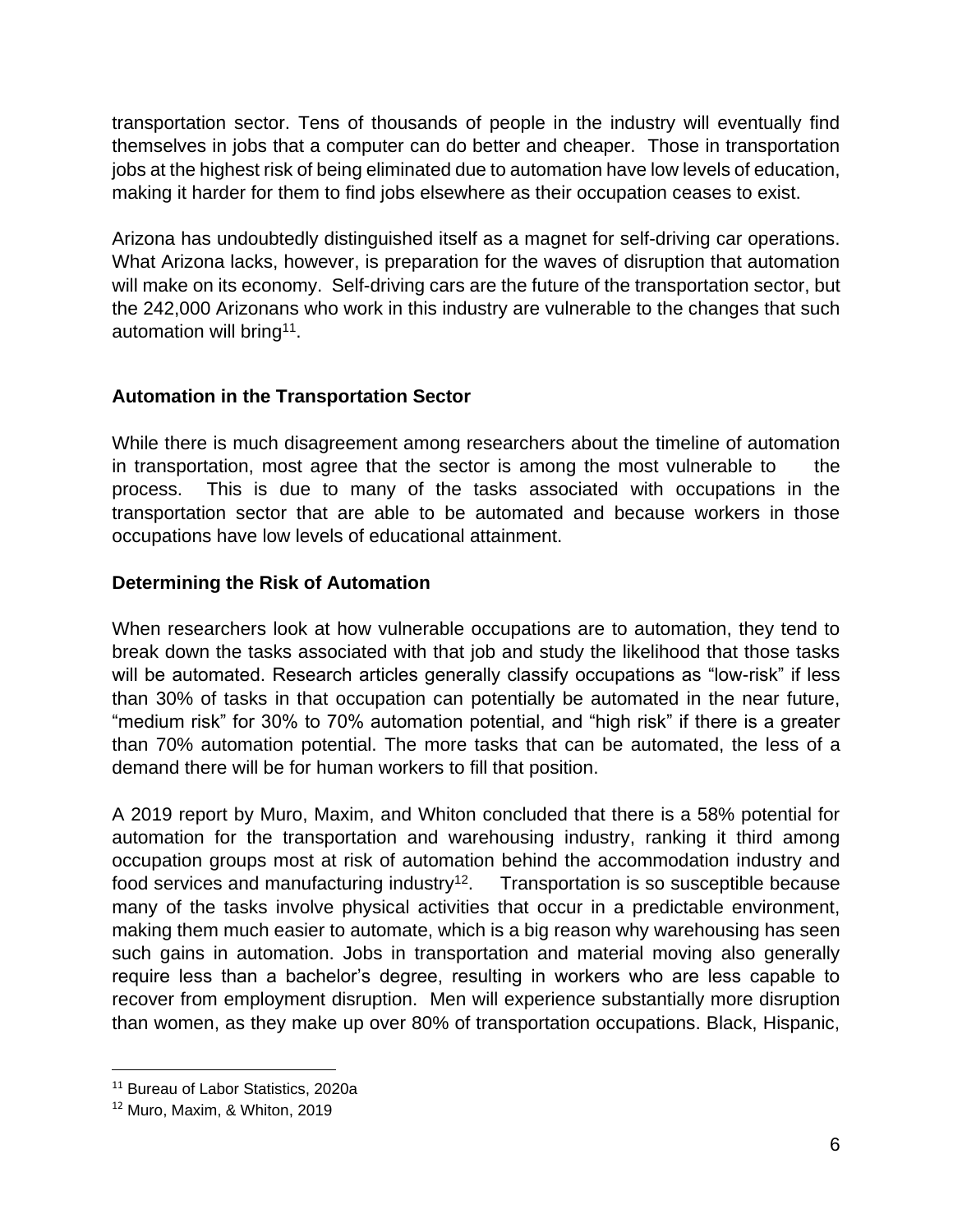and Native American workers will also be disproportionately affected by the negative effects of automation, as a greater proportion of them work in occupations with higher automation potential.

A study by Frey and Osborne (2013) estimated the probability of automation for 702 detailed occupations and predicted that transportation and logistics workers along with office and administrative support workers and labor in production occupations are at risk<sup>13</sup>. The estimates created by Frey and Osborne are used in the data analyses of this report. Details of this usage are available in the methodology section.

While Frey and Osborne argued that 47% of jobs in the United States are at high risk of automation, a report by the Organisation for Economic Co-operation and Development (OECD) features a much more conservative estimate that only 9% of U.S. jobs are at risk<sup>14</sup>. The report argues that there is a larger variability between tasks within occupations, leading to less overall automation risk. However, the OECD still finds that transportation jobs are highly automatable and are therefore at the greatest risk.

One study that stands in contrast to the others comes from Yankelevich, Rikard, Kadylak, Hall, Mack, and Verboncoeur et al. (2018)<sup>15</sup>. The report argues that only a few hundred thousand jobs in the U.S., at most, will be displaced out of the 3.5 million jobs in the U.S. transportation sector. The authors find that the jobs most at risk are drivers of taxis and chauffeured vehicles. Trucking jobs, on the other hand, will not be significantly impacted by automation in the coming decade, according to Yankelevich, et al. This is because of the need for a person to oversee the loading/unloading of a truck when it arrives at its destination, whereas no such presence is needed for passenger transportation.

Yet this finding about trucking jobs is contradicted by the analyses of similar reports. Frey and Osborn (2013) find that light truck or delivery services drivers and heavy and tractortrailer truck jobs have a 69% and 79% respective probability of automation.<sup>16</sup> Muro, Maxim, and Whiton (2019) have a similar finding that light truck or delivery services drivers face a 78% automation potential.<sup>17</sup> A study by Austin, Bucknor, Cashman, and Rockeymoore (2017) found that 77% of workers in driving occupations are delivery drivers and heavy truck drivers, 15% are bus drivers, and 8% are taxi drivers and chauffeurs.<sup>18</sup> The high potential for automation of occupations that contain the vast majority of drivers foreshadows the significant disruption that automation will create within the industry.

<sup>&</sup>lt;sup>13</sup> Frey & Osborn, 2013

<sup>14</sup> Nedelkoska & Quintini, 2018

<sup>15</sup> Yankelevich, Rikard, Kadylak, Hall, Verboncoeur, & Cotton, 2018

<sup>&</sup>lt;sup>16</sup> Frey & Osborn, 2013

<sup>17</sup> Muro, Maxim, & Whiton, 2019

<sup>18</sup> Austin, Bucknor, Cashman, & Rockeymoore, 2017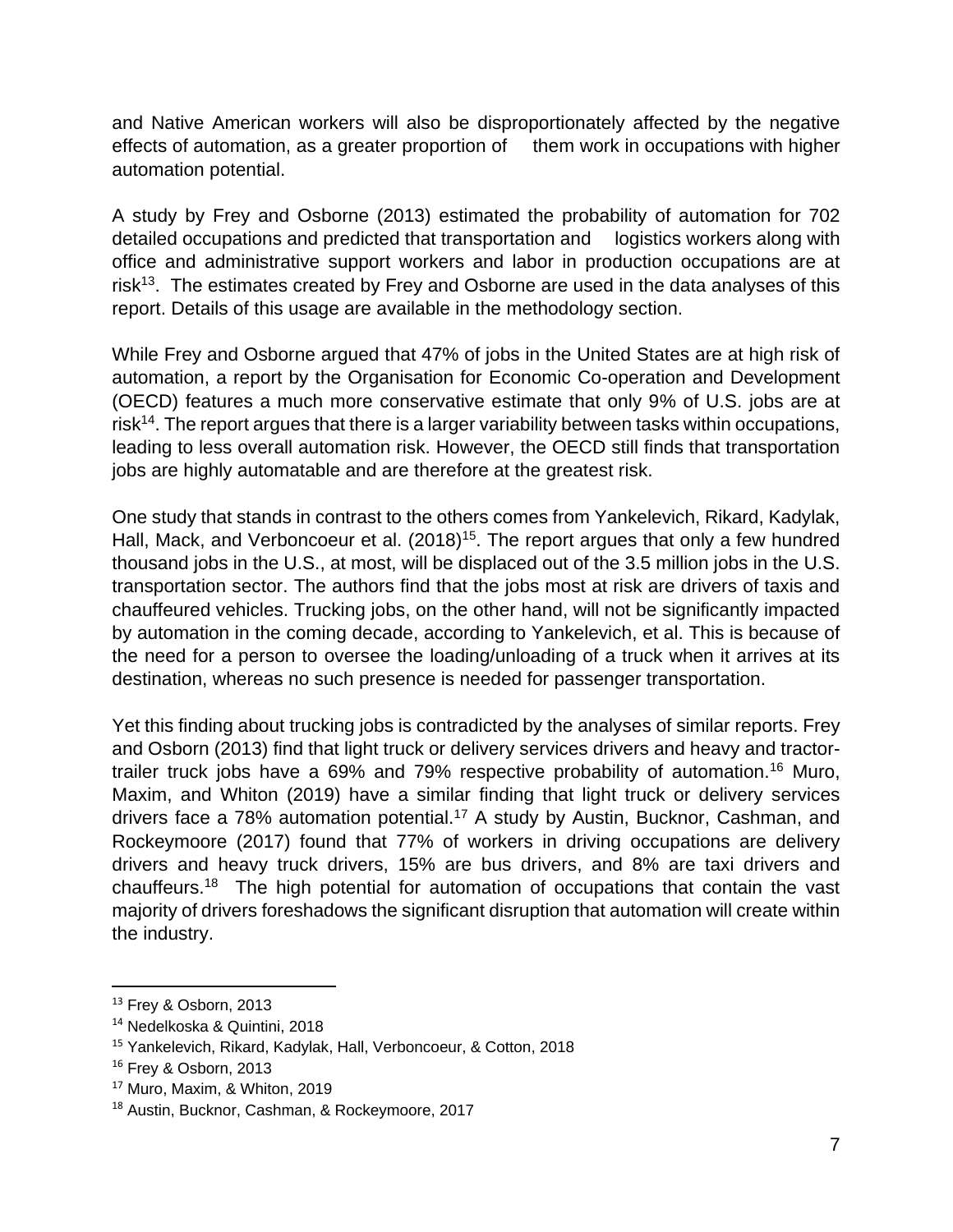#### **Timeframe for Automation**

The debate seems to be not if transportation jobs such as truck drivers will be replaced, but when. A report by Manyika, Chui, Miremadi, Bughin, George, and Willmott et al. (2017) argues that less than 5% of jobs are at risk of full automation at the present day, but also finds that automation will bring substantial disruption in the near future<sup>19</sup>. The authors rank the transportation and warehousing sector as the third most at-risk sector for automation at a 60% automation potential. The full adoption of automated vehicles by the sector is estimated to be after 2025 at the earliest and after 2065 at the latest.

The large variance in this estimate comes from the unpredictable nature of both the technology surrounding automation and the economies of scale for adoption that will follow. A report by Viscelli (2018) argues that automation will likely first replace long-haul trucking jobs including full truckload jobs (moving goods from factories to distribution centers), less-than-full-time jobs, and parcel jobs (such as drivers for USPS)<sup>20</sup>. Driving on highways is much easier to automate than driving on local streets. The testing of longhaul trucks between Dallas and Phoenix by USPS and TuSimple illustrates the industry's move towards this reality.<sup>21</sup> Viscelli estimates that 294,000 of these trucking jobs are at high risk for automation.

Once the technology is available to automate occupations, companies face the barrier of the cost of integrating automation into their operations. Manyika et al. (2017) point out that this cost of automating is much higher for the transportation sector than for other sectors that rely more on software-based solutions to automate their operations.<sup>22</sup> In his report on automation, Atkinson (2018) points out that old technologies are generally kept until their value is significantly depreciated.<sup>23</sup> Even if affordable self-driving trucks were to emerge, Atkinson argues that the trucking industry would not suddenly replace their capital-intensive fleets.

Yet study after study claim that the data show transportation will be among the first sectors significantly impacted by automation. Frey and Osborn (2013) assert that automation will come in two waves, separated by a technological barrier. The first wave will substitute most workers in transportation and logistics occupations with computer capital, along with office and administrative support workers and labor in production occupations.<sup>24</sup> The second, meanwhile, will displace jobs that rely on creativity and social intelligence, which are much harder to automate. Manyika et al.'s (2017) model shows the transportation

<sup>19</sup> Manyika et al., 2017

<sup>&</sup>lt;sup>20</sup> Viscelli, 2018

<sup>21</sup> Wiles, 2019

<sup>22</sup> Viscelli, 2018

<sup>&</sup>lt;sup>23</sup> Atkinson, 2018

<sup>&</sup>lt;sup>24</sup> Frey & Osborn, 2013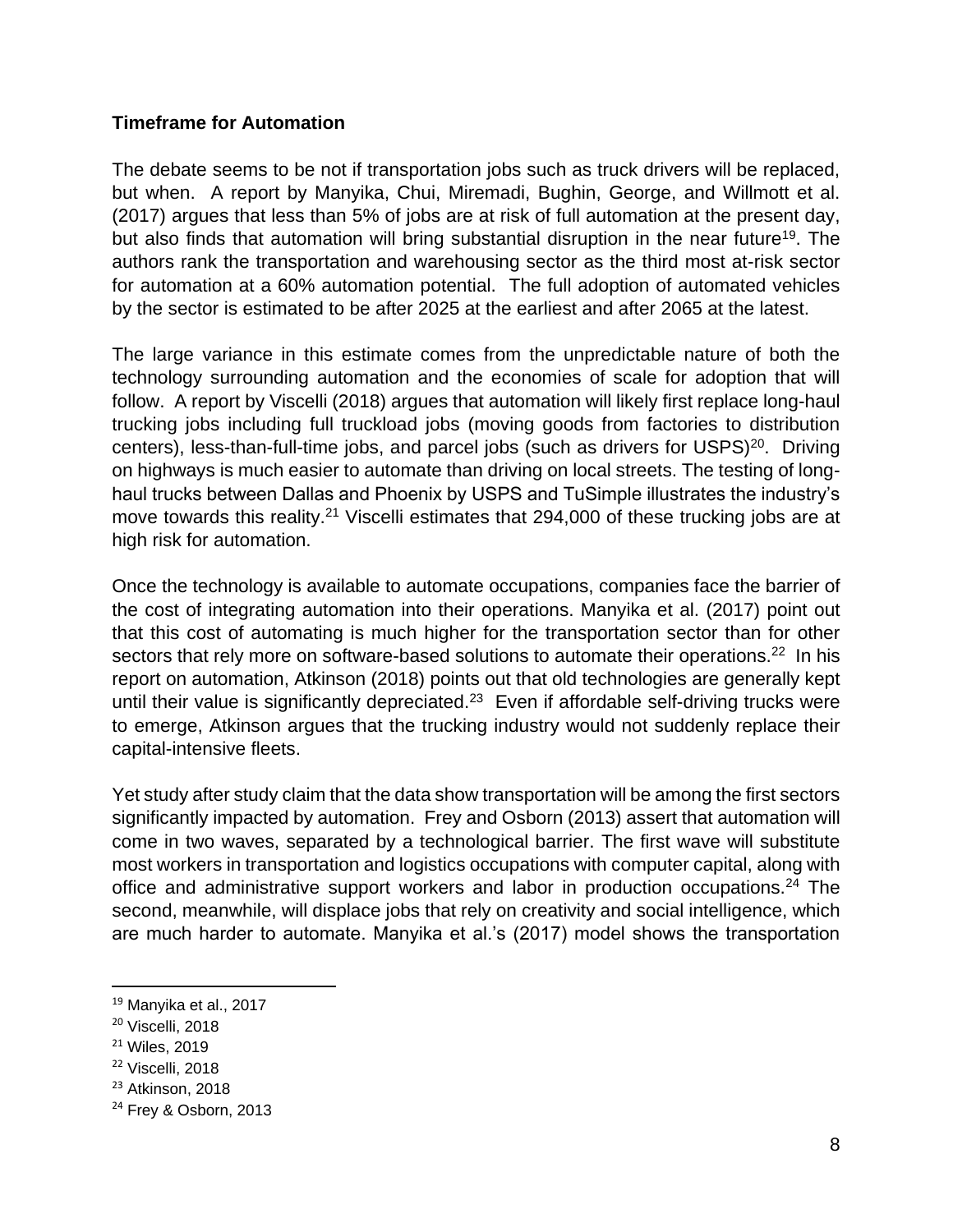sector as one of the first affected by automation, along with manufacturing, retail, health care, accommodation, and food services.<sup>25</sup>

Though the timeline of automation is unclear for the transportation sector, the data show that there exists a high potential for automation. Many workers in the transportation sector do not have a post-secondary degree, and less-educated workers are more likely to be negatively impacted by automation.<sup>26</sup> While automation leads to the creation of higherpaying jobs,<sup>27</sup> workers in the transportation sector are unlikely to transition to these jobs. As the transportation sector automates, downward pressure will be put on worker earnings, such as short-distance truck drivers.<sup>28</sup> Many of the low-skill workers who stay in the transportation industry will do so at a lower pay, while others will be forced to search for jobs elsewhere.

While the effect that the COVID-19 pandemic will have on the development of automation technology is unclear, it will likely not change the broader trajectory of the industry. Some companies are cutting back significantly on development efforts, such as Uber Advanced Technologies Group, which announced in August that 3,500 jobs would be cut.<sup>29</sup> Others have resumed operations, such as Waymo which suspended testing at the beginning of the pandemic but resumed its research and development in May.<sup>30</sup> Some industry experts postulate that the pandemic could hasten the adoption of automation technology due to the skyrocketing demand for contactless delivery and transportation.<sup>31</sup> Though there does exist a degree of uncertainty due to the coronavirus, any negative impact on research and development is likely to be minimal and short-term.

#### **Transportation Industry in Arizona**

While self-driving cars may be one of the most notable aspects of the transportation industry, they only make up a small part of the sector. Transportation is Arizona's fourthlargest occupation group, with almost 242,000 Arizon ans currently employed in transportation occupations.<sup>32</sup> Table 1 summarizes the top five occupation groups in Arizona and the median wages associated with those occupations.

<sup>29</sup> Hall, 2020

<sup>&</sup>lt;sup>25</sup> Viscelli, 2018

<sup>26</sup> Muro, Maxim, & Whiton, 2019

<sup>27</sup> Manyika et al., 2017

<sup>&</sup>lt;sup>28</sup> Atkinson, 2018

<sup>30</sup> Randazzo, 2020

 $31$  Wiggers, 2020

<sup>&</sup>lt;sup>32</sup> Bureau of Labor Statistics, 2020a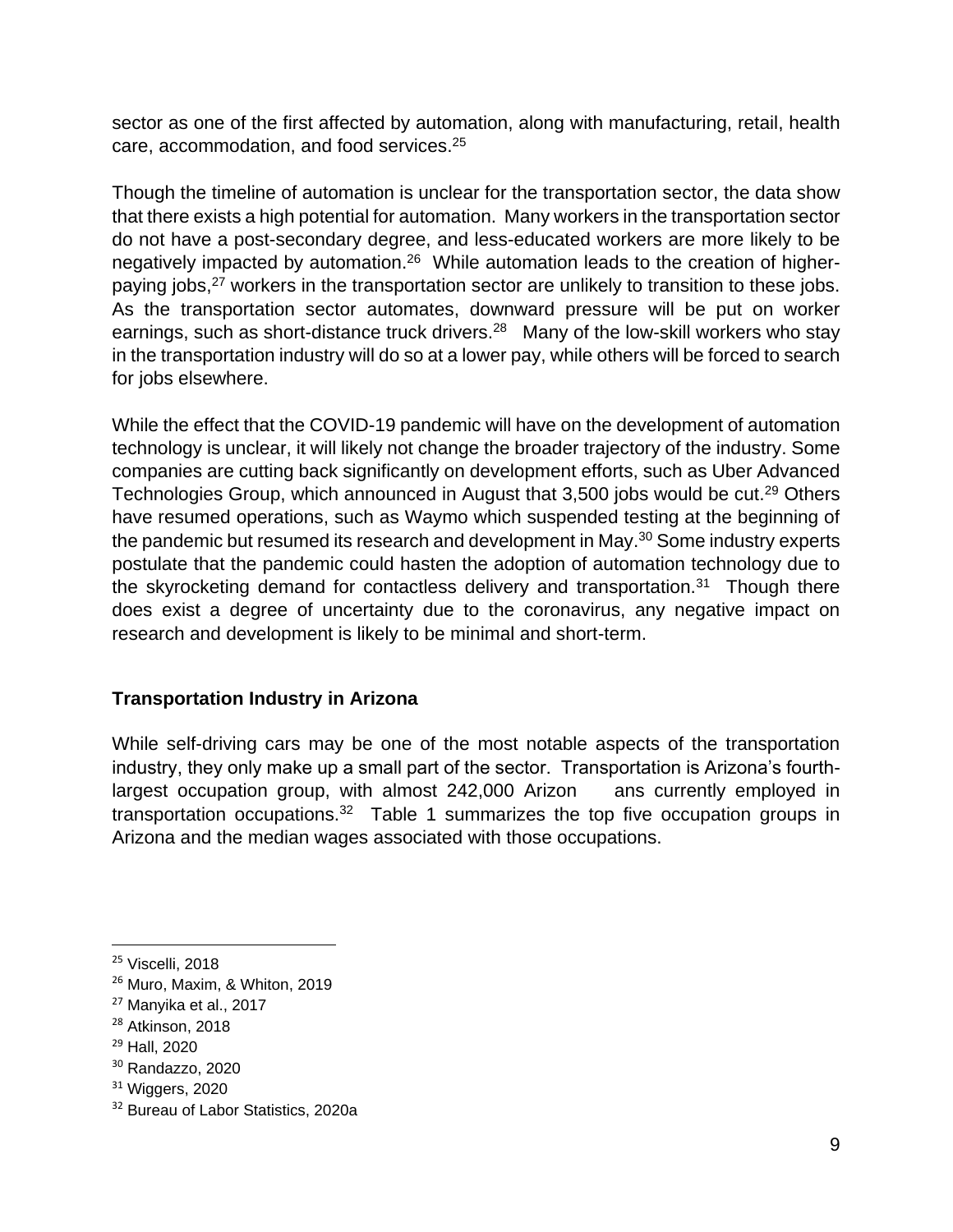# **Table 1**

| <b>Occupation Group</b>                             | <b>Total Employment</b> | <b>Median Annual Income</b> |
|-----------------------------------------------------|-------------------------|-----------------------------|
| Office and Administrative Support                   | 427,540                 | \$37,810                    |
| <b>Sales and Related Occupations</b>                | 267,880                 | \$31,190                    |
| <b>Transportation and Material</b><br><b>Moving</b> | 241,750                 | \$32,900                    |
| <b>Food Preparation and Serving</b><br>Related      | 241,100                 | \$26,830                    |
| <b>Business and Financial O</b><br>perations        | 179,470                 | \$64,700                    |
| <b>All Occupations</b>                              | 2,835,110               | \$40,260                    |

*Largest Occupation Groups in Arizona—2019<sup>33</sup>*

While transportation occupations are only the third most numerous in the state, they pay better than sales and related occupations and food preparation and serving related occupations. To understand why this is significant, we must look at the percentage of workers in those occupations with no college degree. Table 2 compares the mean annual incomes for those occupations in Arizona with the national data of workers in those occupations with no college degree.<sup>34</sup>

#### **Table 2**

*Percentage of Workers with No College Degree35,36*

| <b>Occupation Group</b>                                           | <b>Median Annual</b><br><b>Income</b> | <b>Percentage with No</b><br><b>College Degree</b> |
|-------------------------------------------------------------------|---------------------------------------|----------------------------------------------------|
| <b>Office and Administrative</b><br>Support                       | \$36,540                              | 62%                                                |
| <b>Sales and Related Occupations</b>                              | \$28,890                              | 60%                                                |
| <b>Transportation and Material</b><br><b>Moving Occupations</b>   | \$31,320                              | 82%                                                |
| <b>Food Preparation and Serving</b><br><b>Related Occupations</b> | \$25,510                              | 80%                                                |
| <b>Business and Financial</b><br><b>Operations</b>                | \$64,700                              | 25%                                                |

<sup>&</sup>lt;sup>33</sup> Bureau of Labor Statistics, 2020a

<sup>&</sup>lt;sup>34</sup> Bureau of Labor Statistics, 2020b

<sup>&</sup>lt;sup>35</sup> Bureau of Labor Statistics, 2020a

<sup>&</sup>lt;sup>36</sup> Bureau of Labor Statistics, 2020b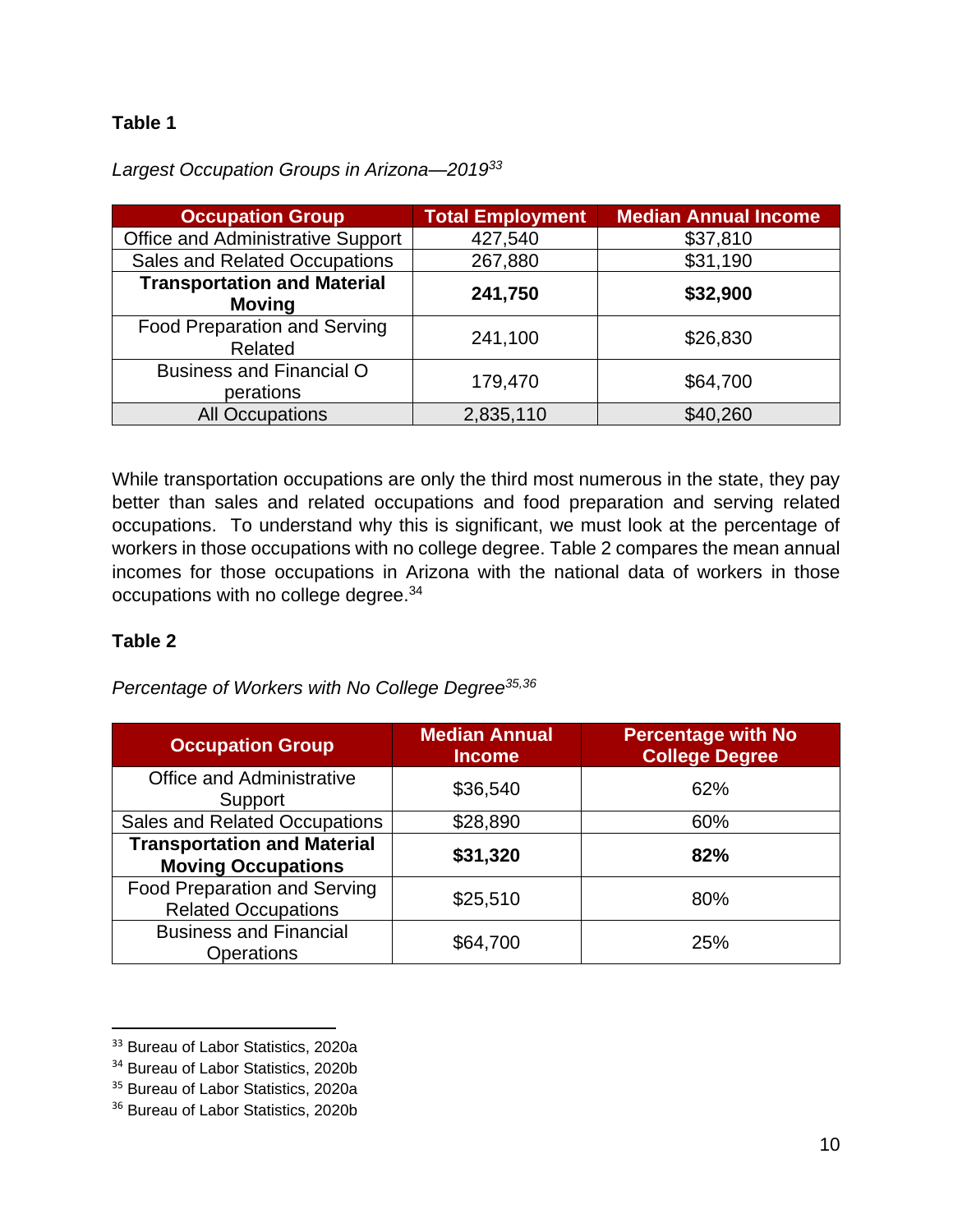More than half of all workers in Arizona's top four occupation groups have no college degree. The high pay and low education requirements make transportation jobs an attractive option. While the median annual income for office and administrative support occupations is slightly higher than transportation occupations, workers are more likely to hold a college degree. Less than one out of five transportation workers hold a college degree, yet they make more than many other workers with similar levels of education. The fifth-highest occupation group, management, is much less likely to employ workers with no college degree.

Individuals without a college degree make up a large percentage of Arizona's labor force. As of 2018, 54% of Arizona adults aged 25-64 have no postsecondary degree or certificate.<sup>37</sup> In 2016, the average pay for Arizona workers with just a high school diploma was just \$27,947 (see Figure 3).<sup>38</sup> Compare this to \$32,900, the median annual income of Arizonans in transportation occupations. Individuals with only a high school diploma can make 18% more than the state average by working in a transportation occupation. This makes transportation jobs much more attractive than occupations with similar educational attainment requirements.

# **Figure 3**



*Annual Income for Arizona Workers*

<sup>37</sup> AZ Big Media, 2020

<sup>38</sup> Wiles, 2016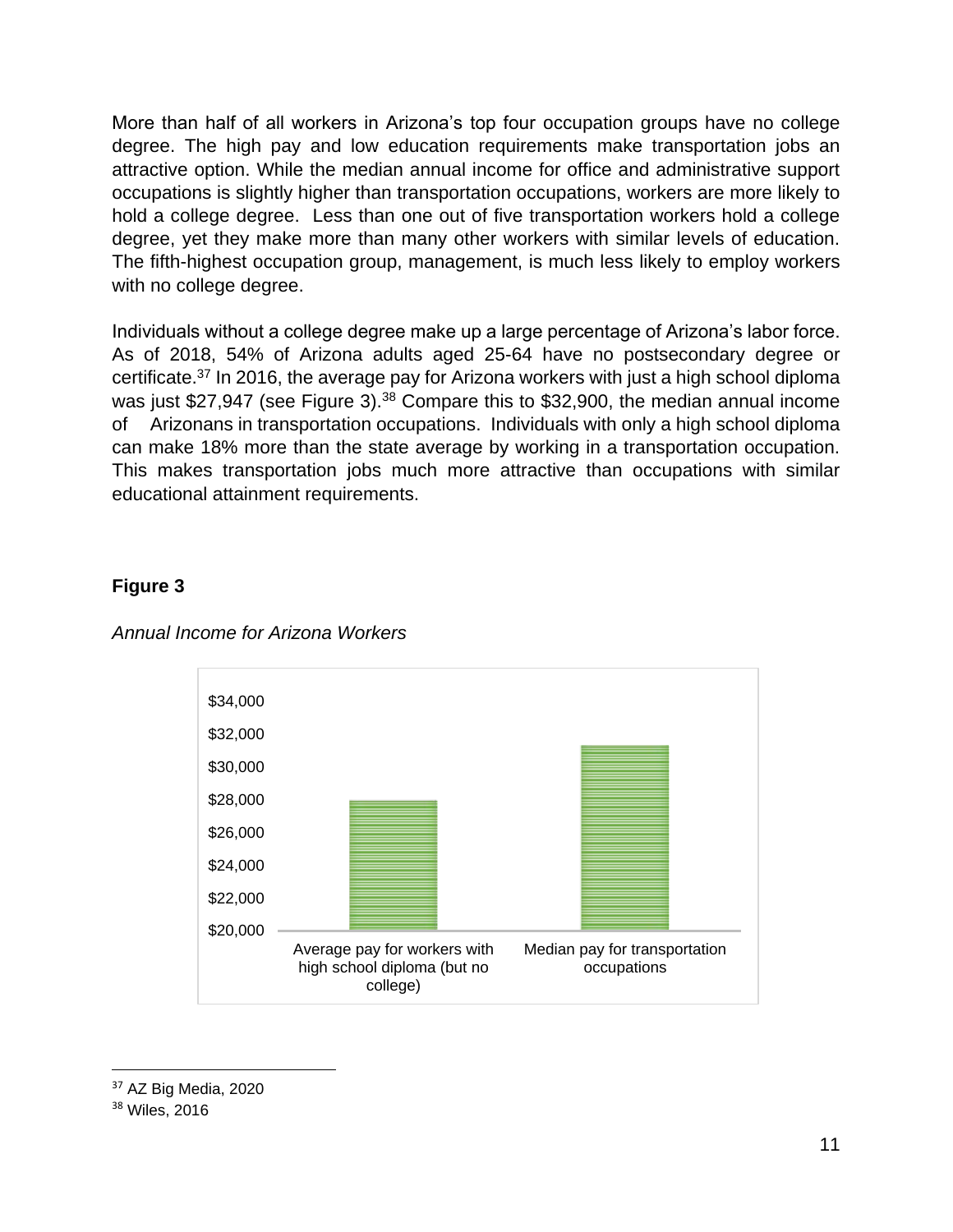There also exists income variance within the largest transportation occupations. Heavy and tractor-trailer truck drivers earn on average over \$47,000 annually, 29% more than light-truck drivers, the next highest-paid occupation, and 54% more than laborers and freight, stock, and material movers which employ the largest number of people in the transportation sector. The higher pay and lower education requirements make heavy and tractor-trailer truck driving jobs appealing. While these jobs are more likely to require a commercial driver's license (CDL), many long-haul trucking companies assist in the cost of acquiring this certification. Table 3 provides an overview of the income and education statistics for the top transportation occupations.

# **Table 3**

| <b>Occupation</b>                                                                 | <b>Total</b><br><b>Employment</b> | <b>Median Annual</b><br><b>Income</b> | <b>Percentage with No</b><br><b>College Degree</b> |
|-----------------------------------------------------------------------------------|-----------------------------------|---------------------------------------|----------------------------------------------------|
| Laborers and Freight,<br>Stock, and Material<br>Movers, Hand                      | 57,860                            | \$30,580                              | 86%                                                |
| <b>Stockers and Order Fillers</b>                                                 | 51,380                            | \$29,830                              | 81%                                                |
| Heavy and Tractor-Trailer<br><b>Truck Drivers</b>                                 | 30,830                            | \$47,040                              | 86%                                                |
| <b>Light Truck Drivers</b>                                                        | 17,610                            | \$36,390                              | 86%                                                |
| Passenger Vehicle Drivers<br>(Except Transit and<br><b>Intercity Bus Drivers)</b> | 11,180                            | \$30,790                              | 74%                                                |
| <b>Industrial Truck and Tractor</b><br><b>Operators</b>                           | 10,910                            | \$36,820                              | 91%                                                |

*Income and Education for Top Transportation Occupations39,40*

The appeal for transportation jobs is further explained by Shearer and Shah (2018), who found that the industry accounts for a disproportionate share of both good jobs (those with middle-class wages and benefits) and promising jobs (entry-level positions which can lead to good jobs in 10 years) for those with less than a four-year college degree.<sup>41</sup> 15 % of jobs for these workers are good, and 14% are promising.

Shearer and Shah also found that over 75% of transportation workers in pathways to good jobs are projected to switch careers in 10 years. So, upward mobility for workers in the transportation sector exists mainly for those who find other jobs outside of the industry. Workers who remain in the transportation industry are left to compete for the 15% of good jobs available.

<sup>&</sup>lt;sup>39</sup> Bureau of Labor Statistics, 2020a

<sup>40</sup> Bureau of Labor Statistics, 2020b

<sup>41</sup> Shearer & Shah, 2018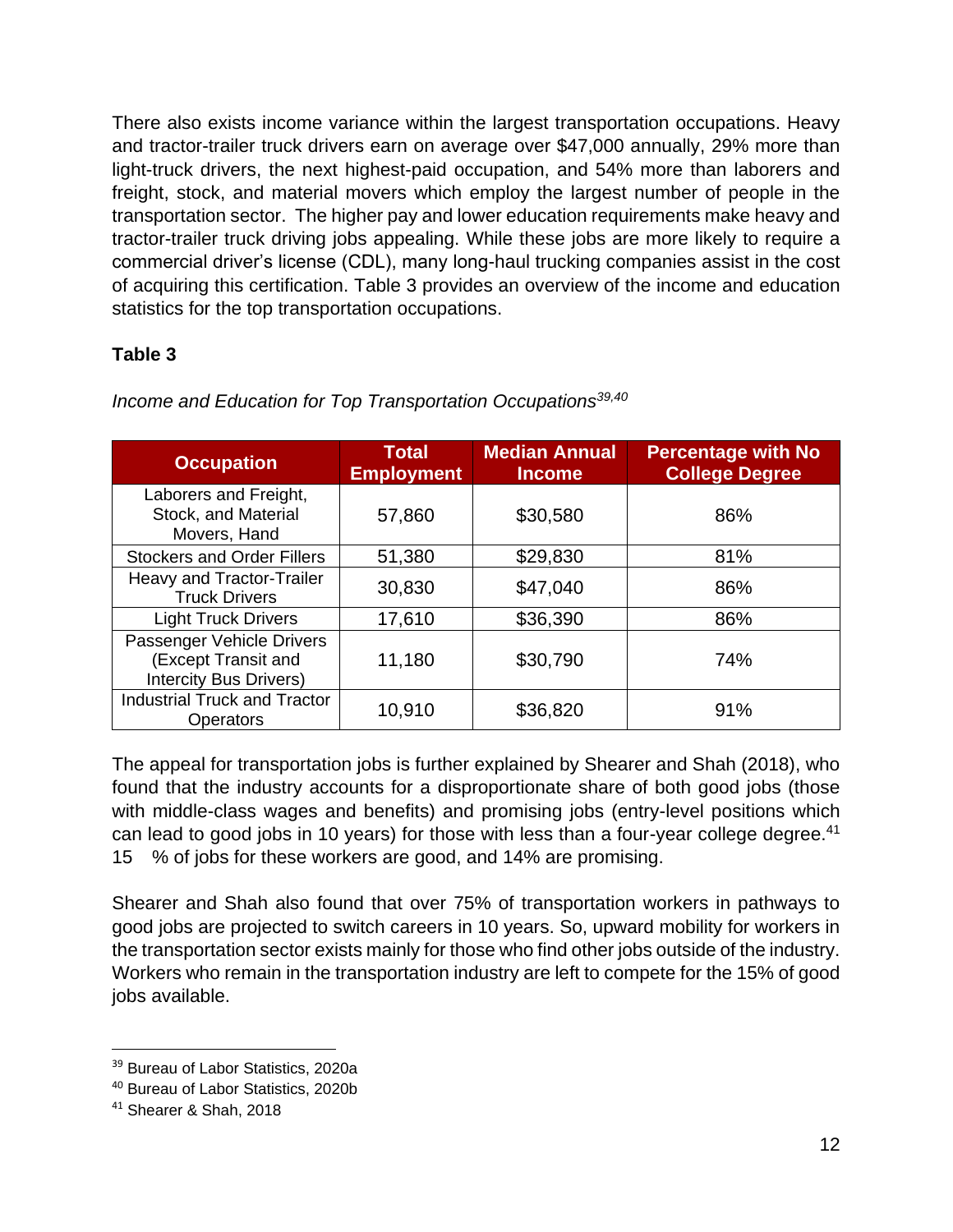The incentive for individuals with low levels of education to seek jobs in the transportation sector becomes a problem when automation comes into play. As transportation jobs become automated, workers in pathways to good jobs are likely to transition out of the sector. Those who remain in the sector will face downward pressure on wages with little prospect of upward mobility. Workers in Arizona are drawn to transportation jobs as an option to earn higher-than-average wages for their education level, but these jobs face significant risks of automation.

#### **Transportation Jobs at Risk of Automation**

#### **Findings**

The data show that, of the 241,750 transportation jobs in Arizona, 130,180 (54%) are at high risk of automation, with more than 70% of the tasks associated with those jobs being automatable. There are 91,510 jobs (38%) at a medium risk of automation, with between 30% to 70% of the tasks associated with those jobs being automatable. Figure 4 shows the distribution of high-, medium-, and low-risk jobs in the transportation sector.

Workers in jobs with higher risks of automation are also less likely to have a college degree; 85% of workers in high-risk positions have no college degree. Medium- risk occupations are no better off, with 83% of their workforce holding no college degree. Workers in low-risk occupations are only 64% likely to have no college degree.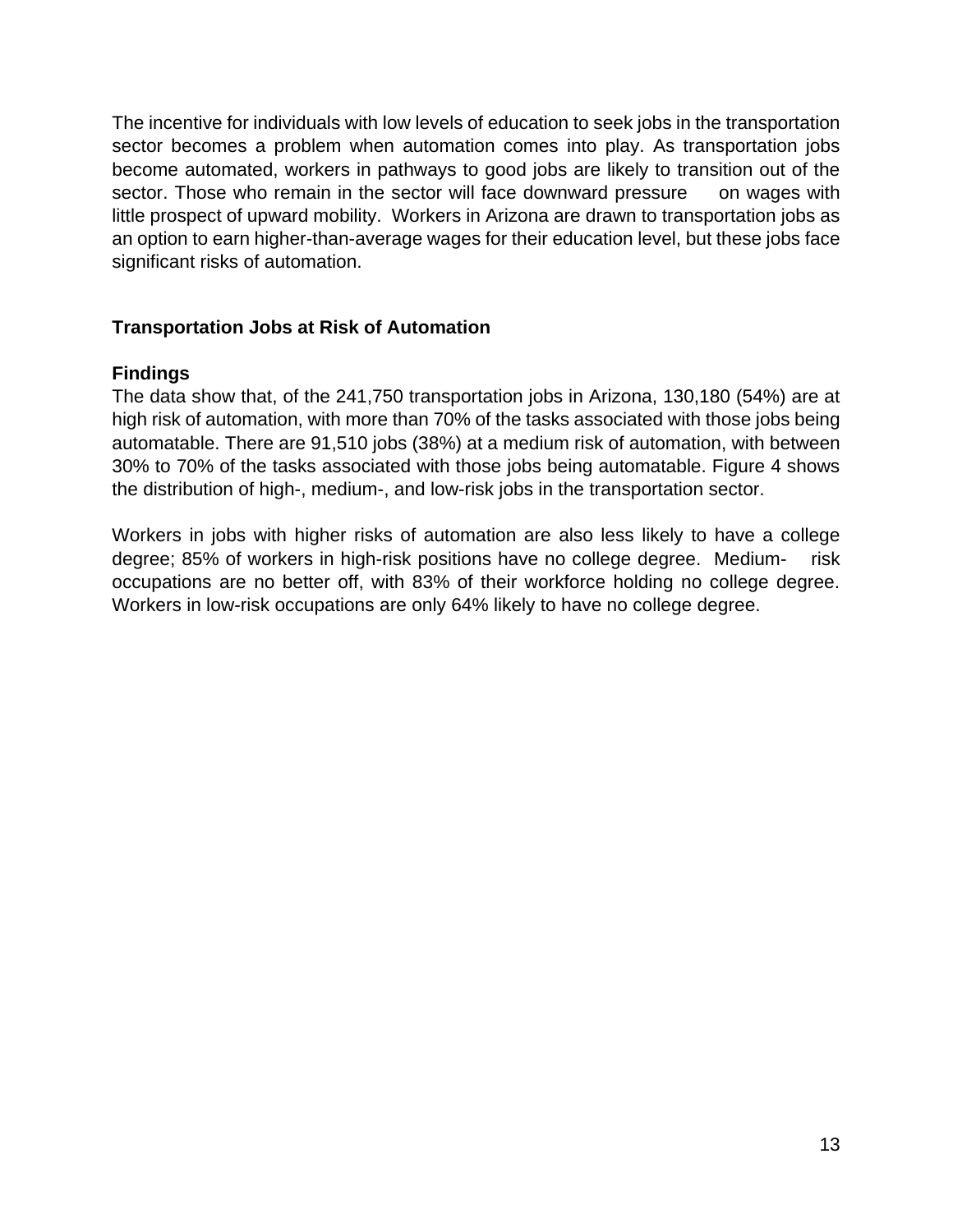# **Figure 4**



*Automation Risk for Arizona Transportation Jobs*

Workers in jobs with higher risks of automation are also less likely to have a college degree; 85% of workers in high-risk positions have no college degree. Medium- risk occupations are no better off, with 82% of their workforce holding no college degree. Workers in low-risk occupations are only 62% likely to have no college degree. These statistics are displayed in Figure 4.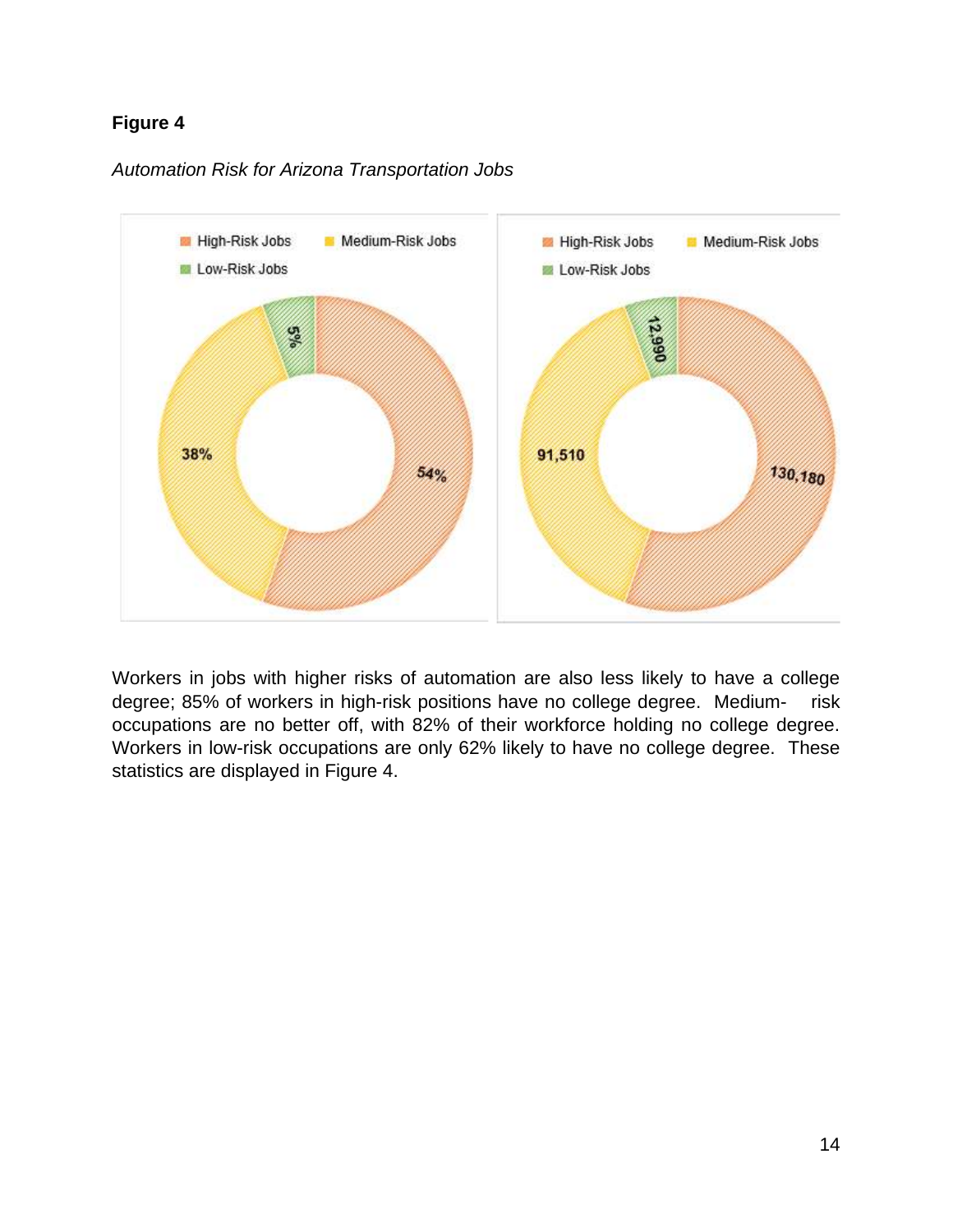# **Figure 5**



*Percentage of Workers with No College Degree*

Less than one-fifth of workers in high-risk jobs have any kind of college degree. Most workers with no college degree have at least a high-school diploma (69%), with 22% having taken at least some college courses. Sixteen percent of workers in high-risk jobs have less than a high-school diploma. The average education levels are displayed in Figure 5.

# **Figure 6**



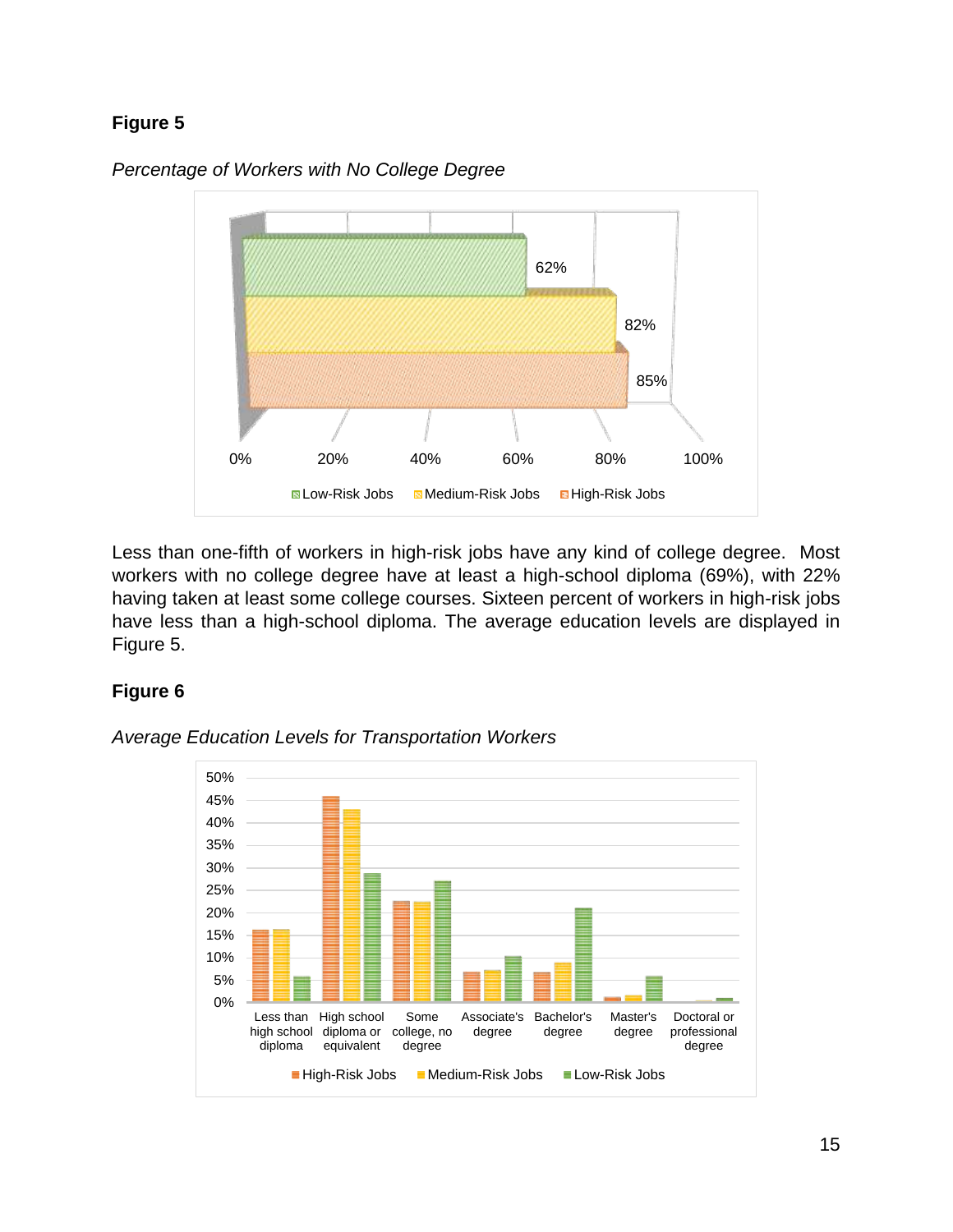High-risk and medium-risk transportation occupations also have lower median pay than low-risk transportation jobs. The high-risk occupations have an average median pay of \$34,978, medium-risk occupations earn \$31,602, and low-risk occupations earn \$65,365. The median pay for each category is shown in Figure 6.

# **Figure 7**



*Average Occupational Median Pay for Arizona Transportation Workers*

To summarize, in Arizona 130,180 transportation workers are in jobs that are at a high risk of automation. Workers in high-risk jobs are more likely to have low levels of educational attainment with 85% having no college degree. High-risk and medium-risk occupations also have much lower median pay than low-risk transportation occupations, with low-risk workers earning 87% more in median wages than workers in higher-risk positions.

Figures 7 and 8 provide a look at the distribution of transportation occupations by employment numbers, income, and automation potential.

The methodology for this paper can be found in Appendix A. Additional occupation-level data can be found in Appendix B.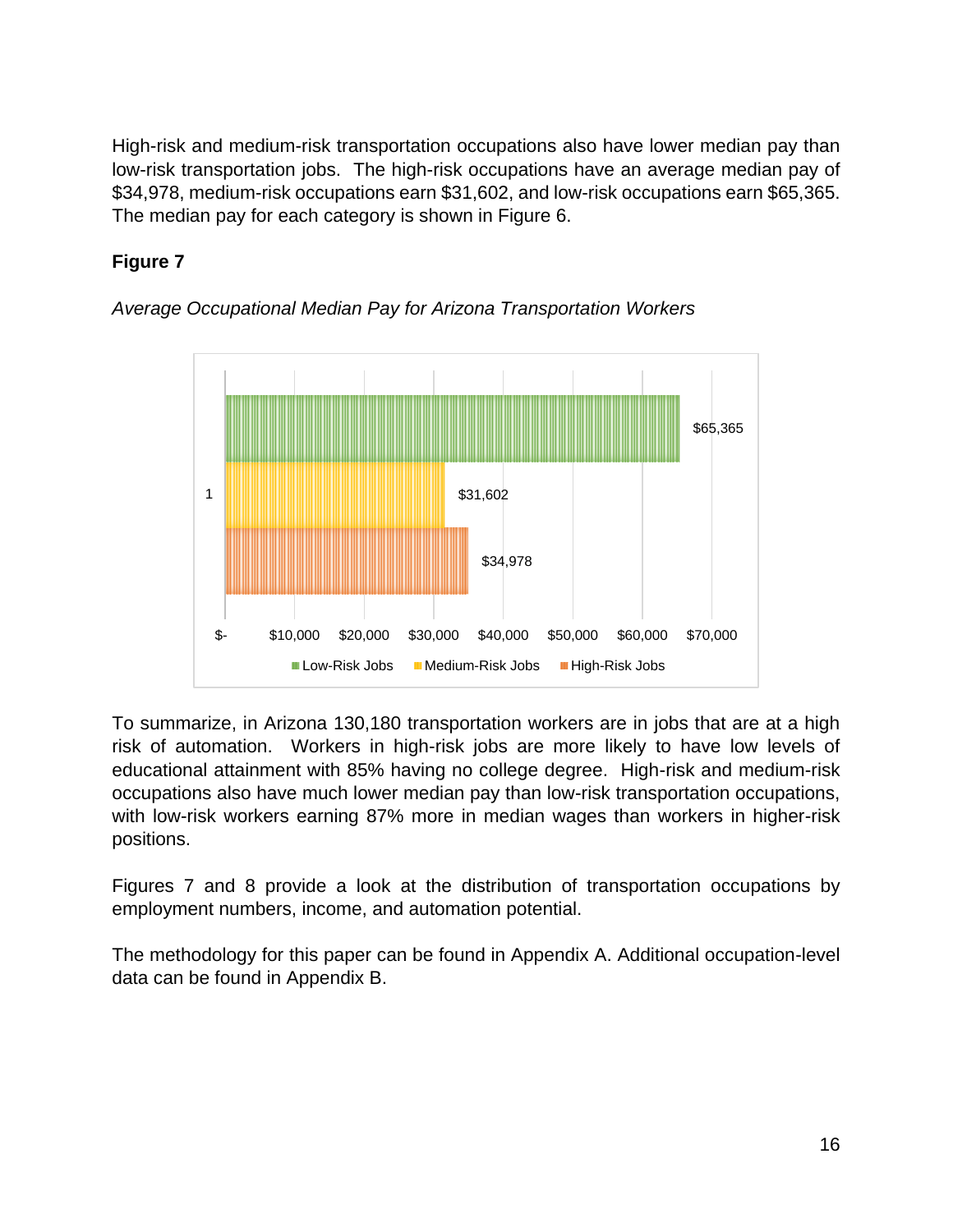#### **Figure 8**

#### *Occupations by Automation Potential*



Occupations by Automation Potential

Sympt Automation probability vs. sum of A Median. Citiz store details about Automation Potensis. The market are possibly Del Title. Details are states for Title. The view is filteral on Automation<br>Extended which has multip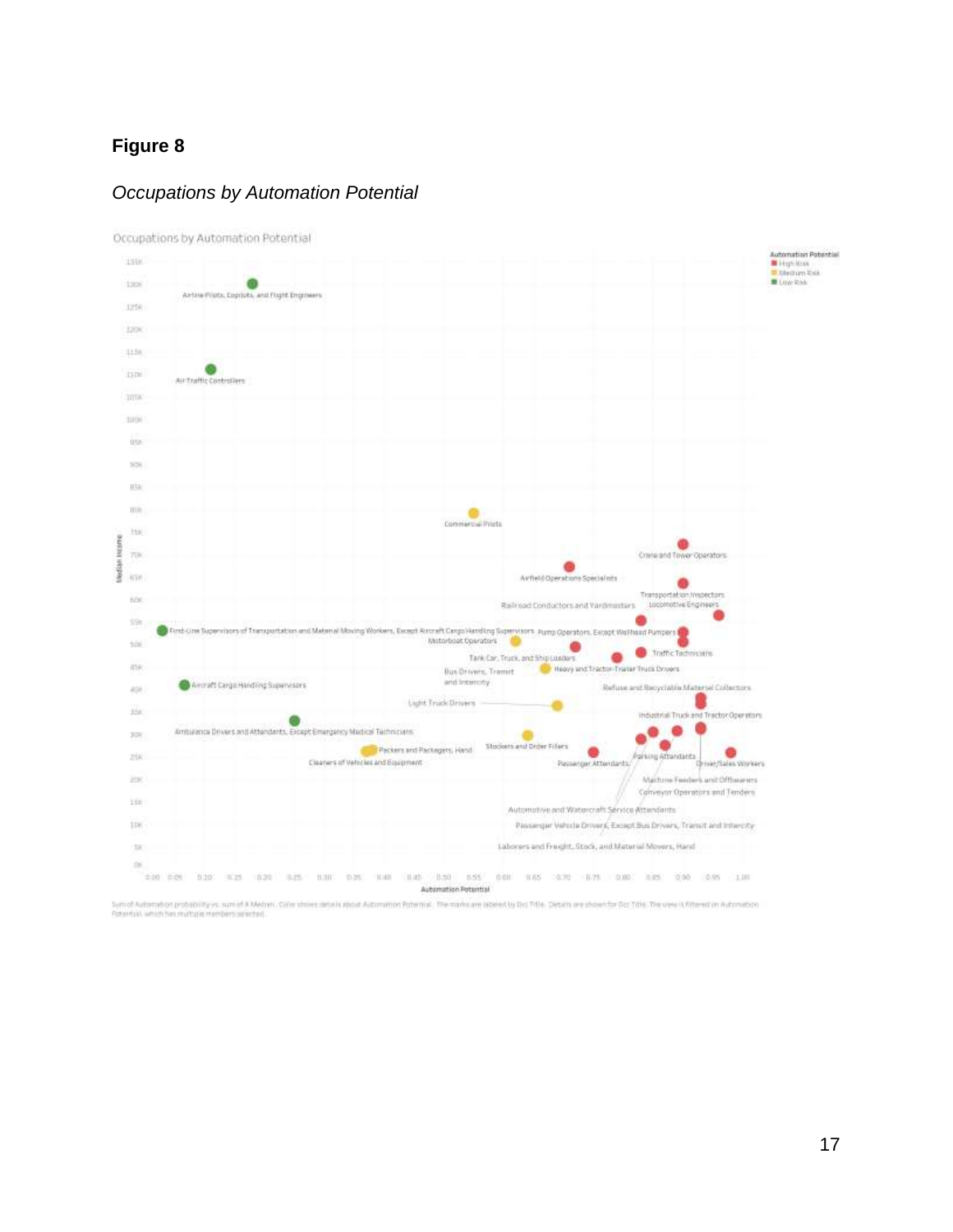# **Figure 9**

#### *Occupations by Employment Numbers*



Sum of Tet Empte, sum of A Melian, Color shows sunt of Automation probability. The manus are takend by Doc File. Details are shown for Doc Title. The means in filtered on Automation Peterstae, enterties, enterties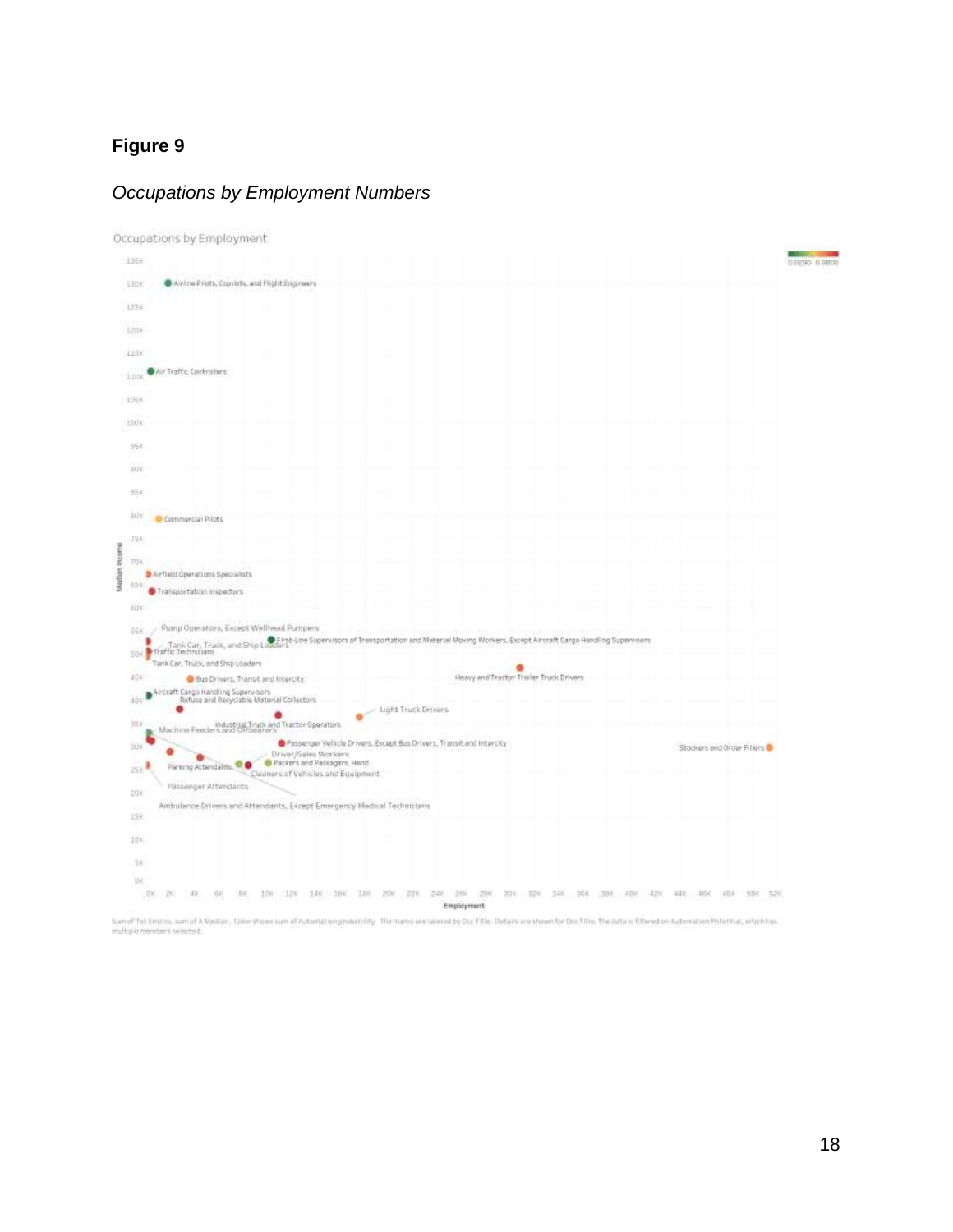#### **Policy Recommendation**

In the near future, there will be continued demand for transportation workers, even for jobs at high risk of automation. In order to ensure that those who occupy these jobs, both presently and in the future, benefit from automation rather than suffer, pathways must be created from medium- and high-risk jobs to current and emerging low-risk jobs.

Arizona has, thus far, done well in developing this nascent industry. Ensuring that the state will continue to be a leader in this sector requires proactive planning and investment. The state's current answer to this challenge is the Arizona Commerce Authority's (ACA) Institute of Automated Mobility (IAM). While this coalition of policy, business, and education leaders has worked to prepare Arizona for expansion in this sector through the research and deployment of advanced infrastructure, they do not address how the state should ensure that it has sufficient human capital to meet the expansive needs that automation will usher in. As this body is responsible for developing the public policy necessary for the growth of this sector, this organization is ideally placed to take a leadership role for both infrastructure and human capital.

Additionally, very few formal pathways exist for those wishing to move from high-risk jobs to high-skill, low-risk jobs in the transportation sector. Instead, workers who wish to prepare for such a transition must determine themselves what skills and experiences they need. If left alone, this lack of formal pathways will result in the displacement of most workers in high-risk positions, placing downward pressure on other transportation occupations as those who lost their employment search for similar work.

This policy recommendation section is divided into two three subsections:

- 1. IAM should play a larger role in the promotion of human capital that will support the automation sector.
- 2. Community colleges are an important solution in the development of these pathways. Pima County Community College District (PCCCD) has successfully piloted such a program, and Maricopa County Community College District (MCCCD) would be wise to do so.
- 3. The state should fully fund community colleges in accordance with the formula defined in state statute and make additional investments so that these colleges can better serve as the workforce development centers needed to prepare our economy for the transition that automation will bring.

#### Expansion of the Institute of Automated Mobility into Human Capital

IAM is a working group housed within the ACA.<sup>42</sup> Created by an executive order from Governor Doug Ducey, IAM "provides technical guidance and coordination to ensure the prudent implementation of automated mobility." IAM seeks to ensure the development and deployment of safe and efficient automated mobility in Arizona by developing

<sup>&</sup>lt;sup>42</sup> Arizona Commerce Authority, n.d.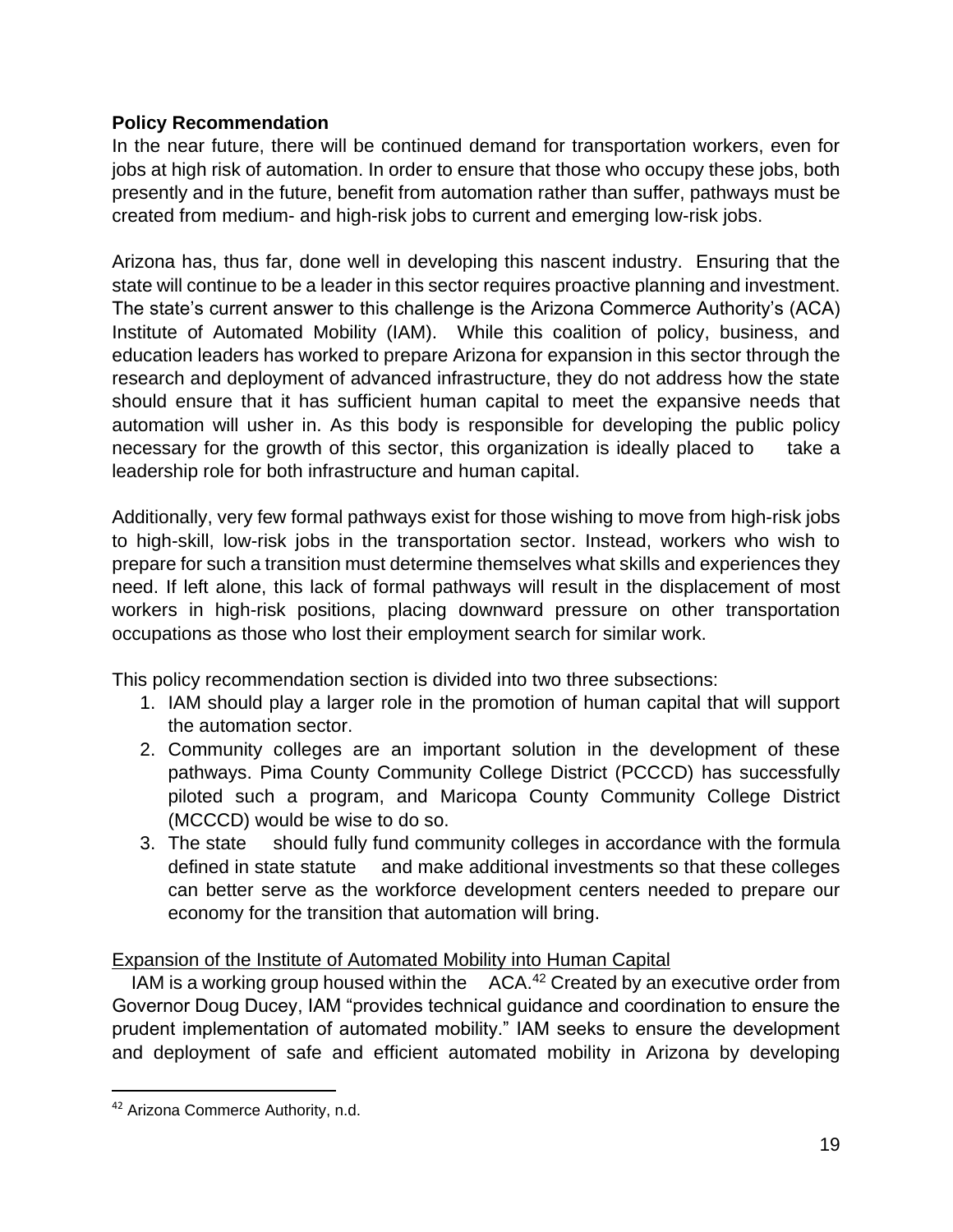roadway infrastructure as a service, allowing roadways to broadcast data to automated vehicles. Primarily, IAM does this through various research and analysis projects.

IAM is an impressive effort, distinguishing Arizona as a leader in the field. Yet, without a larger scope, Arizona risks its workforce being unprepared for the advanced, multifaceted labor needs of automation companies. In addition to researching infrastructure technologies, it should research what skills will be needed in this quickly evolving industry. With this information, career pathways can then be identified, created, and implemented. Recommendations can also be made regarding where public investment is needed to ensure that this is done quickly and effectively.

These pathways will require the collaboration of several education stakeholders. While the three presidents of Arizona's public universities sit on the leadership team of IAM, community colleges are not represented. Community colleges work with many of those most at risk of being disrupted due to the economic effects caused by automation. Their leadership are experts in workforce development and can offer a unique perspective into the policies needed for this sector to be successful. Additionally, IAM should invite labor union leaders so that the perspectives of the workers in high-risk positions can be included in strategic planning.

#### Community Colleges as a Solution for Workforce Development

While traditional education provides resiliency against economic disruptions, including automation, specialized training programs must be developed in order to meet the need of this emerging sector. These programs will be most successful when they are developed in conjunction with autonomous vehicle businesses so that the specific needs of the industry can be identified and addressed.

Community colleges are best situated to create and house such programs thanks to their expertise in industry collaboration along with their ability to target and recruit those who the program intends to benefit. While each community college district in Arizona would benefit from these programs, piloting should be done in areas that have access to both autonomous vehicle companies along with large numbers of transportation workers.

 This report recommends the creation of an autonomous program at Maricopa County Community College District. Maricopa County is home to numerous autonomous vehicle companies, along with 188,000 transportation workers. The following section outlines what such a program would look like.<sup>43</sup>

More generally, Arizona should be considering robust investments in the state's education system, including pre-K, K–12, postsecondary education, and workforce training and development in order to ensure that the state has a workforce that is prepared for

<sup>43</sup> Bureau of Labor Statistics, 2020c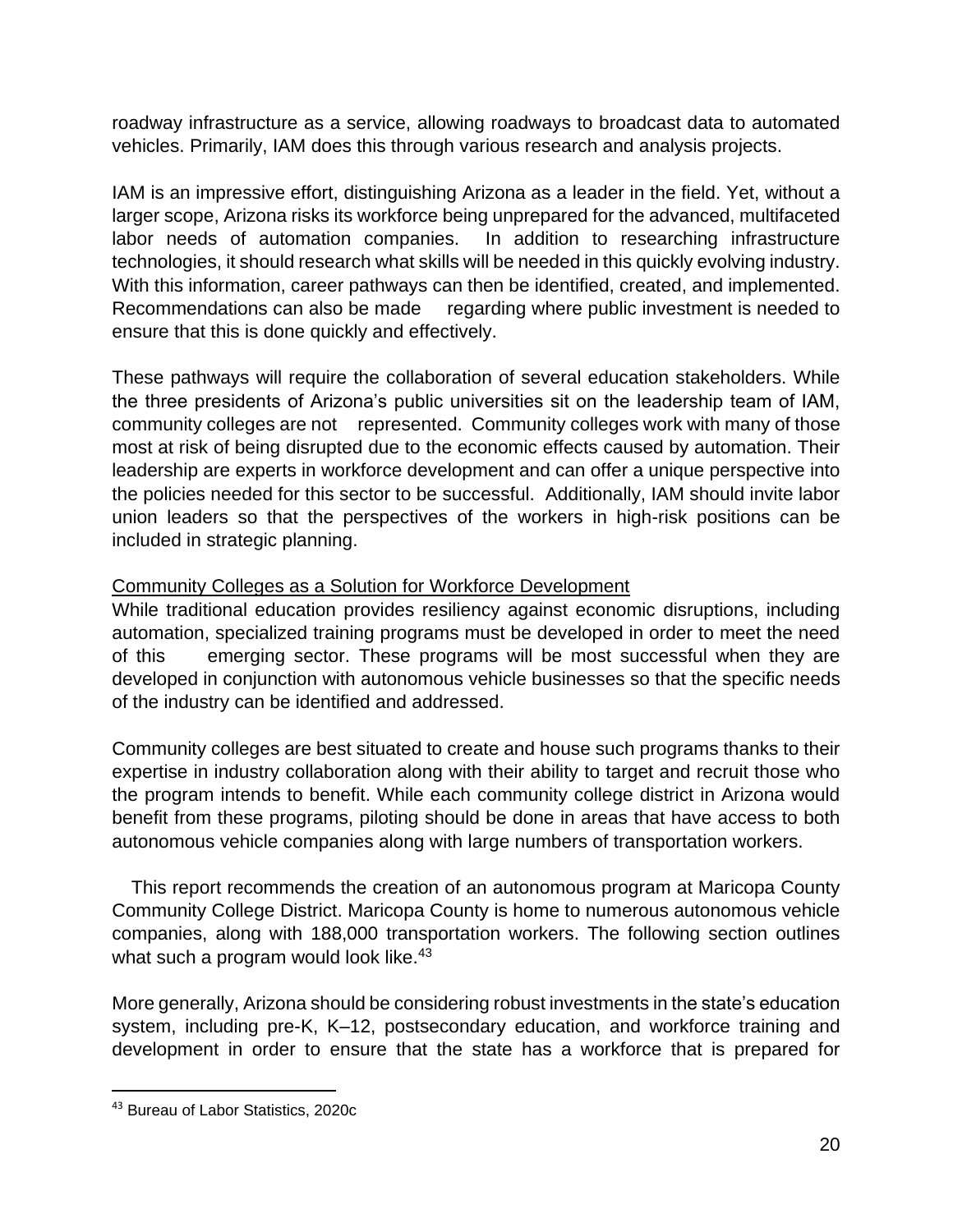automation. This will require large sums of money allocated as soon as possible to Arizona's education system in order to prepare the next generation for an economy that places high values on intellectual capital along with the ability to retrain and reskill as new technologies become available. Additionally, continual, targeted investments should be made to provide Arizona's workforce with the ability to benefit, rather than suffer from, the introduction of new automation technologies.

Should Arizona invest in creating formal pathways, the threat of automation could become an opportunity for growth and prosperity. While this section focuses on policy recommendations specifically for the transportation sector, the formation of these pathways within and throughout sectors could transform our labor-intensive economy into that of a knowledge economy, where automation benefits, rather than harms, those in occupations which it impacts. A recent National Bureau of Economic Research paper found that 30 million workers in the U.S. without four-year degrees have the skills to earn 70% more.<sup>44</sup> The absence of pathways prevents these transitions from taking place.

Workers who lack a higher education could continue to find economic opportunity through transportation sector jobs that are at medium- and high-risk of being automated. While working in these positions, they could partake in programs that train them in the skills needed to advance to high-skill, low-risk jobs. Instead of tens of thousands of workers being displaced, automation could advance their careers in ways that before they did not view as possible. As recognition of these potential pathways grows, the supply of workers will increase, benefitting the many transportation companies that currently suffer from significant shortages of workers.

This scenario is not hypothetical, it is already taking place in Tucson, Arizona through a program offered by Pima County Community College District (PCCCD), created in conjunction with the autonomous truck company TuSimple. The program forms a pathway between high-risk heavy and tractor-trailer driver jobs and high-skill, low-risk autonomous vehicle operator positions. This program is explored in greater detail in this section, along with a proposal for the creation of a similar program by Maricopa County Community College District (MCCCD) using funding provided by the State of Arizona.

#### *PCCCD Autonomous Vehicle Driver & Operations Specialist Certificate Program*

In the fall of 2019, PCCCD began enrolling students for their Autonomous Vehicle Driver & Operations Specialist Certificate (AVDOSC) program.<sup>45</sup> The program, developed in partnership with the autonomous trucking company TuSimple, prepares truck drivers for how to interact with autonomous vehicles. Students are required to have a Class A

<sup>44</sup> Blair, Castagnino, Groshen, Debroy, Auguste, Ahmed et al., 2020

<sup>45</sup> Pima County Community College District, 2019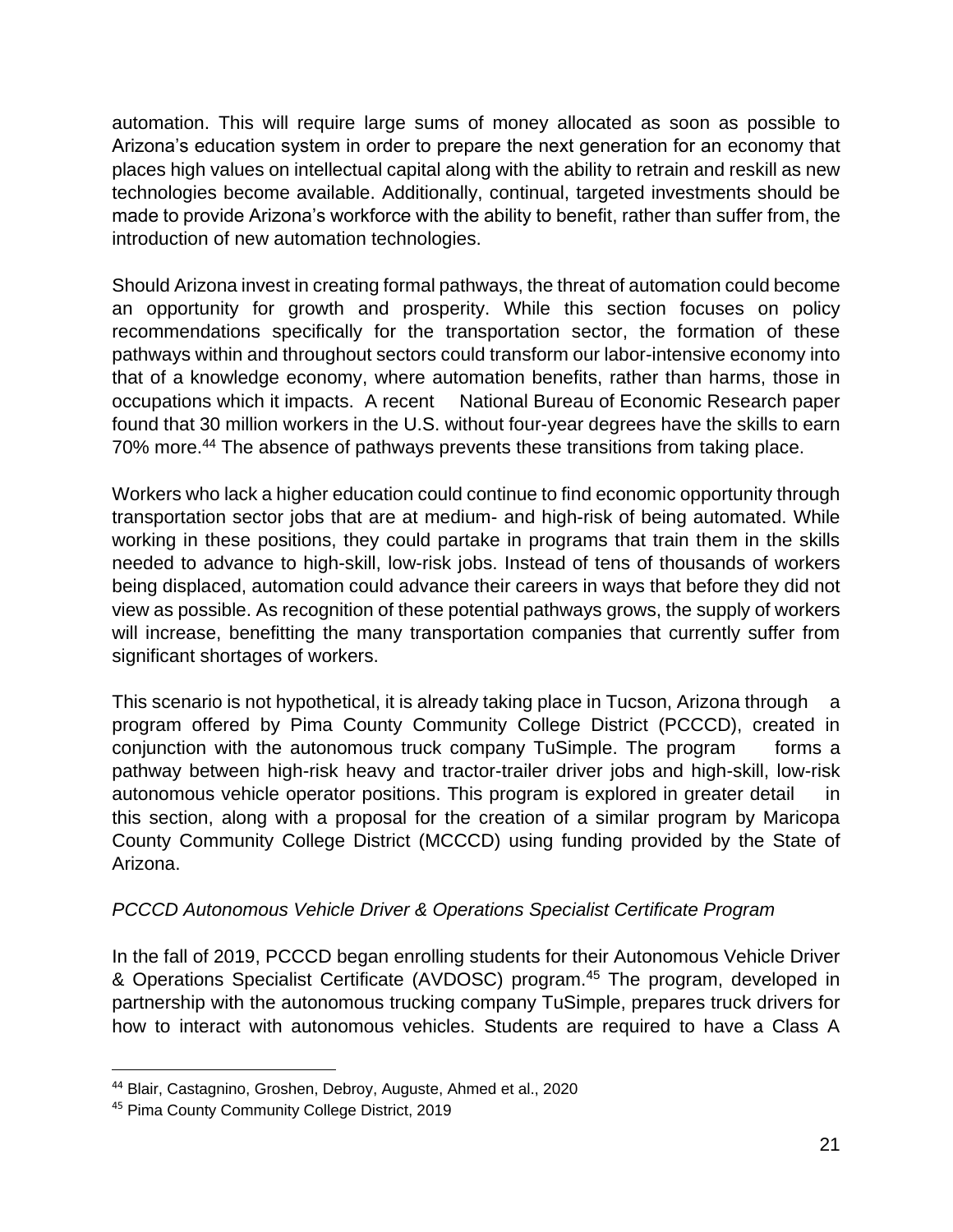commercial driver's license (CDL) prior to enrollment. The program consists of five courses, listed in Table 4. Only one of the AVDOSC courses, "Introduction to Autonomous Vehicles", is new.

### **Table 4**

*PCCCD Autonomous Vehicle Driver & Operations Specialist Certificate Program Courses<sup>46</sup>*

| <b>Course Name</b>                           | <b>Credits</b> |
|----------------------------------------------|----------------|
| <b>Industrial Safety</b>                     | 1 credit       |
| <b>Electrical Systems I</b>                  | 3 credits      |
| Introduction to Autonomous Vehicles          | 2 credits      |
| <b>Computer Hardware Components</b>          | 3 credits      |
| <b>Transportation and Traffic Management</b> | 3 credits      |
| Total                                        | 12 credits     |

According to PCCCD program manager Missy Blair, the first cohort completed the program in the winter of 2020. Job opportunities with TuSimple will be available immediately upon completion.<sup>47</sup> Job opportunities include "test drivers to help train the autonomous system, experts to monitor autonomous vehicles remotely from a command center, and drivers to operate the autonomous vehicle when self-driving isn't suitable."<sup>48</sup> TuSimple autonomous trucks are currently operated by a CDL driver and an engineer, but it plans to eventually remove the engineer and leave only the driver. Because of this, TuSimple needs its drivers to have experience with autonomous technologies.

One significant barrier which may prevent interested workers from enrolling in the AVDOSC program is the cost. Tuition is estimated by Blair to be \$700-\$1,800 for in-state students, depending on assistance from state Workforce Innovation and Opportunity Act funds, and \$4,100 for out-of-state students. Because the program is less than 16 credits students are not able to use federal aid, including Pell grants and federal student loans.<sup>49</sup> Students must pay using cash or private student loans, which can be especially challenging for those in high-risk jobs.

Overall, the program successfully creates a pathway between high-risk jobs and highskill, low-risk jobs that are emerging due to automation. Those students who are able to pay for and complete the program will benefit, rather than suffer, from the economic shifts that will occur from automation. However, this program only has the capacity and reach

<sup>46</sup> Pima County Community College District, n.d.a

<sup>&</sup>lt;sup>47</sup> Pima County Community College District, n.d.b

<sup>48</sup> Pima County Community College District, n.d.b

<sup>49</sup> Pima County Community College District, n.d.a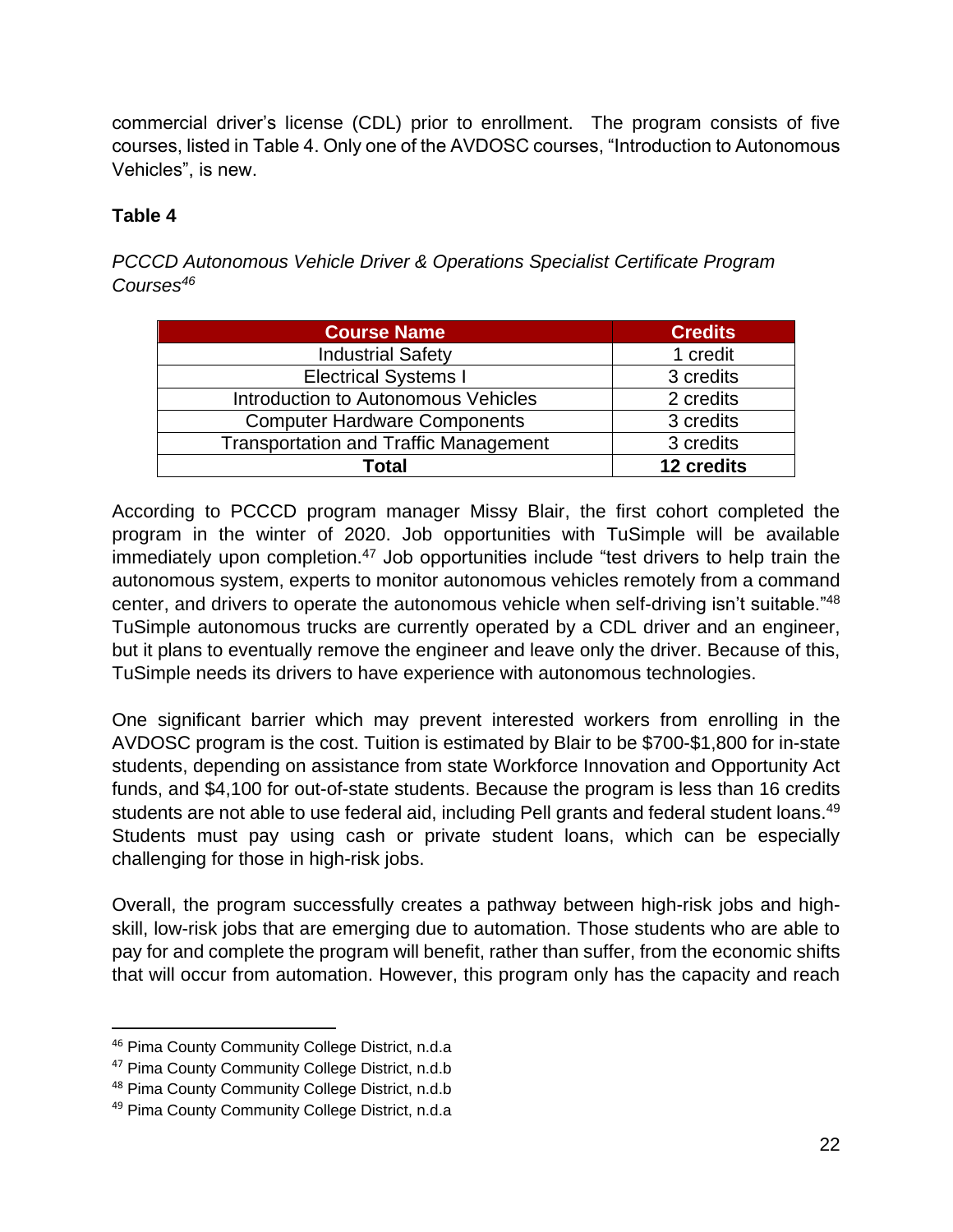to train a small number of those in high-risk jobs. In order for a majority of such workers to benefit from automation, more pathways must be created.

#### *Creation of an MCCCD Autonomous Program*

There exists great potential within Maricopa County for the development of pathways to jobs that will benefit from the introduction of autonomous vehicles. A majority of Waymo's 600 autonomous vehicles reside in the valley,<sup>50</sup> along with such vehicles owned by General Motors, Ford, Kroger, and Ryder.<sup>51</sup> Yet there exist no formal educational programs to provide the training needed for the 188,000 workers who currently hold transportation jobs in Maricopa County to take part in the emerging autonomous vehicle industry.

While such programs could take many different forms, the most accessible would be one offered by MCCCD. MCCCD programs are widely accessible and affordable. As of Fall 2019, MCCCD enrolled 115,000 students and charged \$85 per credit hour.<sup>52</sup> Given that 40% of its students have no prior higher education and 53% of its students are firstgeneration students, the District shows that it is capable of working with populations who have little-to-no exposure to the higher education system.

As MCCCD currently has no autonomous vehicle program, one would need to be developed from the ground up. The best way to do this would be by developing a partnership with an autonomous vehicle business to determine the skills and experience needed for current and future jobs relating to automation. MCCCD could then develop one or more educational programs to meet the needs of its corporate partner. This could be done in conjunction with PCCCD, which stated previously that it is willing to help other colleges develop similar programs.<sup>53</sup>

The primary focus in the development of these programs should be to upskill workers who are most likely to be displaced by automation. This could include freight, by partnering with other trucking companies implementing driverless technology such as Ryder, DHL, or NFI.<sup>54</sup> Another option is warehousing, with companies such as Kroger taking significant steps to create automated delivery centers.<sup>55</sup> Additional partnerships with employers of workers in high-risk jobs, such as personal transit, delivery, or other such companies, could provide a steady stream of students along with the possibility of subsidized tuition as an employment benefit.

<sup>50</sup> Niedermeyer, 2019

<sup>51</sup> Wiles, 2019

<sup>52</sup> Maricopa County Community College District, 2019b

<sup>53</sup> Pima County Community College District, 2019

<sup>54</sup> Ronan, 2020

<sup>55</sup> Brown, 2018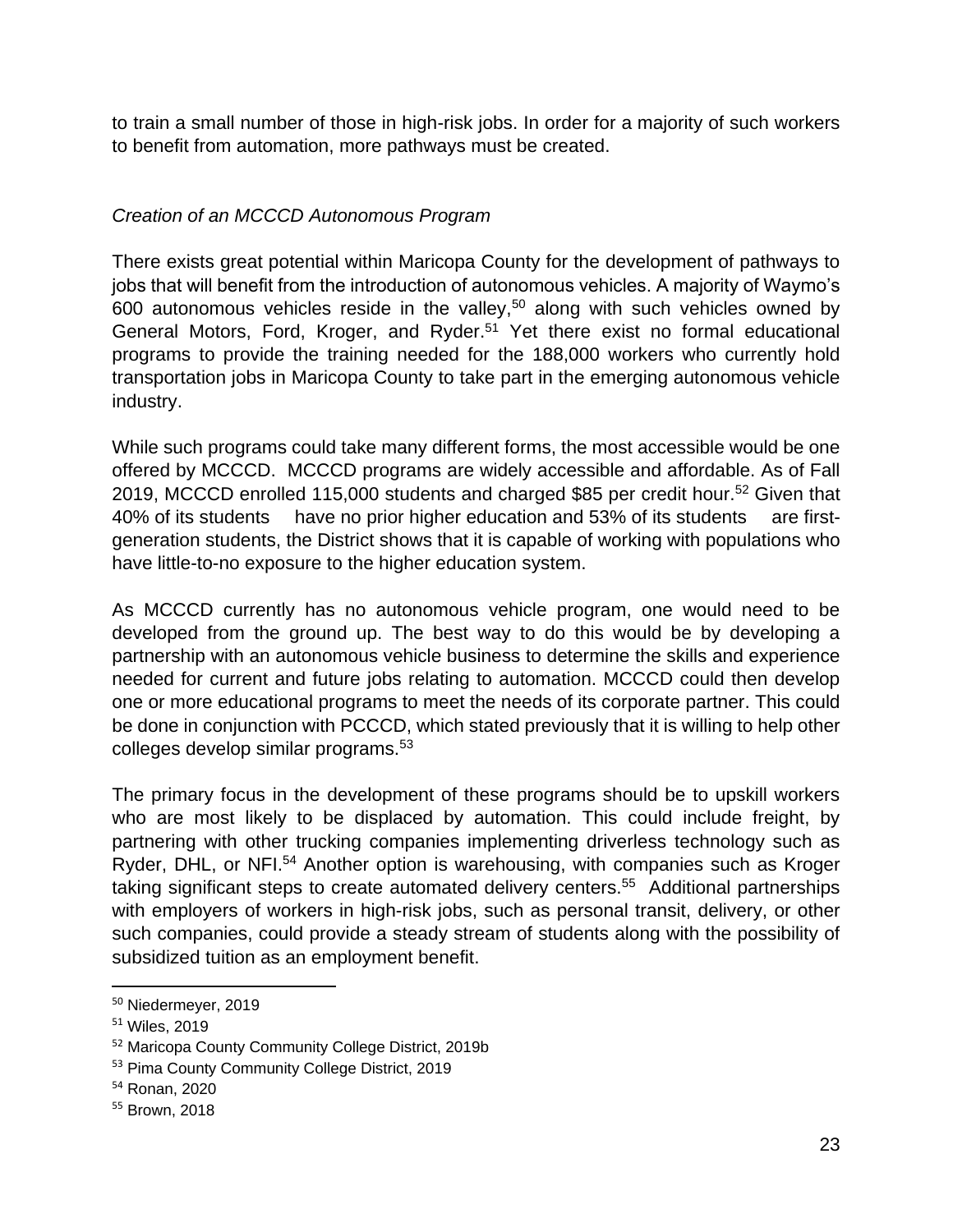# Increasing the Funding of Arizona's Community College Districts

In order to prepare the state for the economic reality that is to come, the Legislature must both fully fund the state's community colleges up to the level that statute requires and invest in the development of this sector by providing funding for the development and expansion of such educational programs offered by PCCCD.

The state's investment in its community college districts, especially MCCCD and PCCCD, has been minimal, and in the case of those two colleges, below the statutory requirements. From 2016 to 2019, the state contributed \$0 to MCCCD, down from \$82.6 million real dollars in 2008.<sup>56</sup> While the state did provide \$1.6 million to MCCCD and \$0.4 million to PCCCD for three fiscal years starting in FY19, it was far short of the \$10.6 million called for by the STEM and Workforce Programs State Aid formula in FY21.<sup>57</sup> This remained the case in the recently adopted FY22 budget.<sup>58</sup> The state also failed to fund the Operating Aid formula for these districts.

While the state has shown little interest in adhering to statutory funding requirements, it has invested in several programs for both districts. The FY20 budget provided MCCCD with \$5.8 million to expand its health care specialty programs, along with \$15 million for PCCCD's aviation program.<sup>59</sup>

Funding should also be provided for community colleges to provide financial assistance and academic support services to those who wish to participate in programs yet lack the financial capability to do so. Considering that those in positions at high risk of automation receive lower wages and have less education than those at low risk, it is likely that they will need additional support to both afford and succeed in these programs. Additionally, shorter programs similar to the one offered by PCCCD may not be eligible for students to receive federal loans because they do not meet the 16 credit requirement. Consequentially, it will be harder for students with fewer means to access such programs.

To ensure the creation of the pathways needed to address the increase of automation and the demand for skilled labor, the state must fully fund these formulas, along with providing an additional appropriation for the development of this program. Without state investment, any program without dedicated funding developed by MCCCD could run into budgetary limitations.

As shown by its investments in the health care specialty and aviation programs, along with its \$33 million in one-time university funding as a part of the Arizona Board of Regents' New Economy Initiative, the Arizona legislature has shown that it has an

<sup>56</sup> Diaz, 2018

<sup>57</sup> Joint Legislative Budget Committee, 2020

<sup>58</sup> JLBC Staff, 2021

<sup>59</sup> Maricopa Community College District, 2019c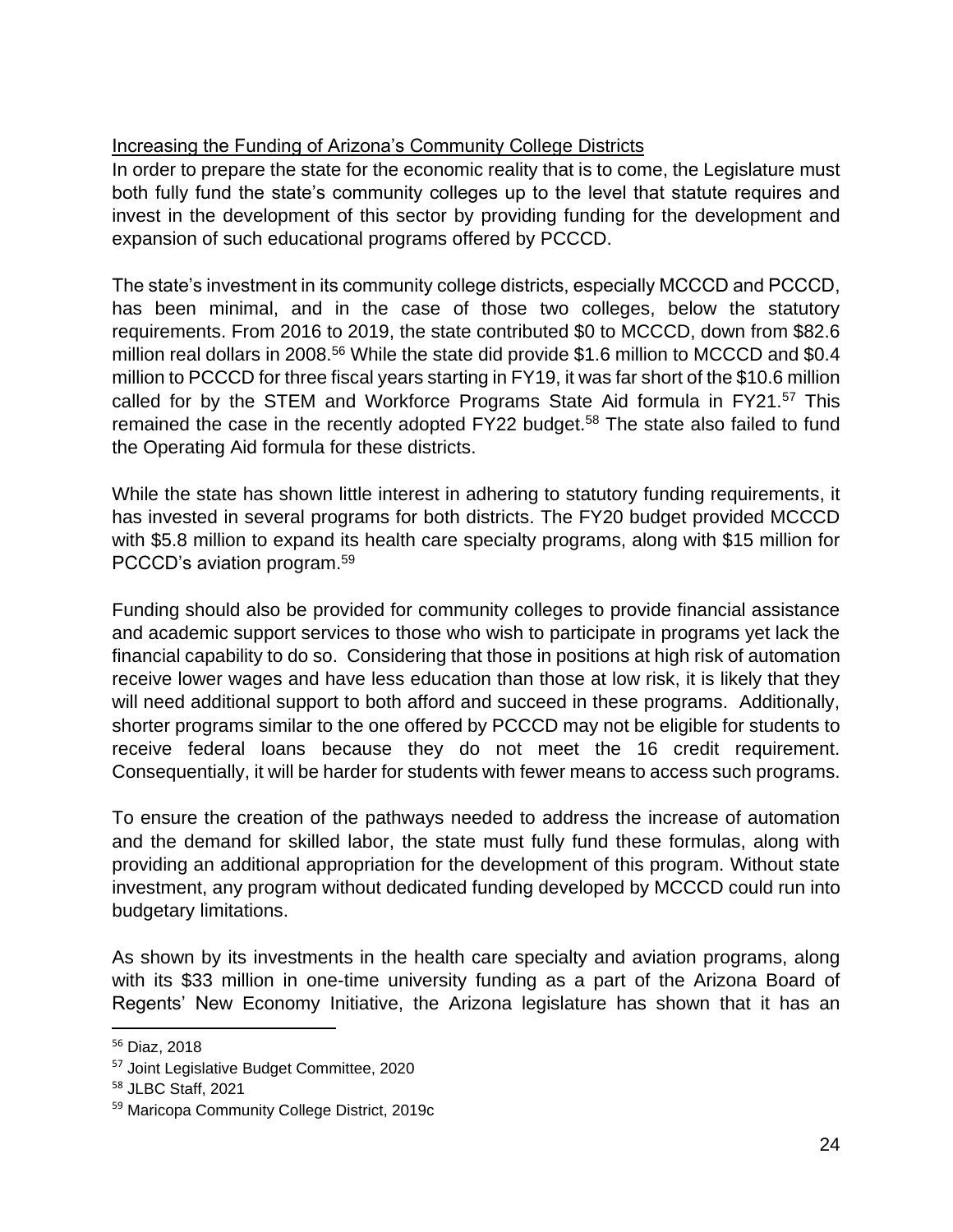appetite for funding higher education programs that promise to move Arizona's economy forward.<sup>60</sup> Targeted investment into higher education programs that will prepare workers for the future needs that automation falls into this category, and therefore has a feasible path to legislative approval.

Funding such a program could result in significant economic growth by attracting to Arizona additional investments in autonomous vehicle research. Nationally from (fill in year) through 2023, \$61 billion was expected to be spent on autonomous vehicle research—an unknown portion of which has and will go to Arizona. According to a report by economist Jim Rounds, each \$1 billion invested in autonomous-vehicle research and development would lead to over 12,295 new jobs in Arizona by 2026.<sup>61</sup> This growth would lead to over \$41 million to \$57 million in taxes collected in 2026 from the autonomous vehicle sector alone.

Such a large investment would not be necessary for the development of an autonomous education program by MCCCD. PCCCD's program only required the creation of a single course. According to Blair, much of the cost of developing this program came from a federal transportation grant. State funding could be one of many sources to develop such a program, with other potential revenue streams coming from similar federal grants and investments by business partners.

The creation of an autonomous education program by MCCCD, in partnership with PCCCD and other autonomous-vehicle actors and with funding by the state of Arizona, would lead to the creation of new pathways between high-risk jobs and high-skill, low-risk jobs. These pathways would improve economic mobility for those trained and improve the growth of the autonomous vehicle sector in the state. Failing to do so would instead stymie the sector's growth and result in the eventual displacement of 130,000 workers in high-risk jobs, harming the transportation industry as a whole.

#### **Conclusion**

Arizona is faced with two potential economic futures for its transportation sector, one bright, the other bleak. In the first future, the state invests significantly in the development of new pathways from high-risk jobs to high-skill, low-risk jobs relating to automation. Consequentially, it experiences significant economic growth and upward mobility for tens of thousands of workers. But in the other future, the state fails to act, resulting in the disruption of 130,180 workers in high-risk jobs. Because 85% of these workers have no college degree, they will struggle to recover from such disruption, placing downward pressure on wages for other low-skilled occupations, both in the transportation sector and elsewhere.

<sup>60</sup> Aleshire, 2021

<sup>&</sup>lt;sup>61</sup> Rounds Consulting Group, 2020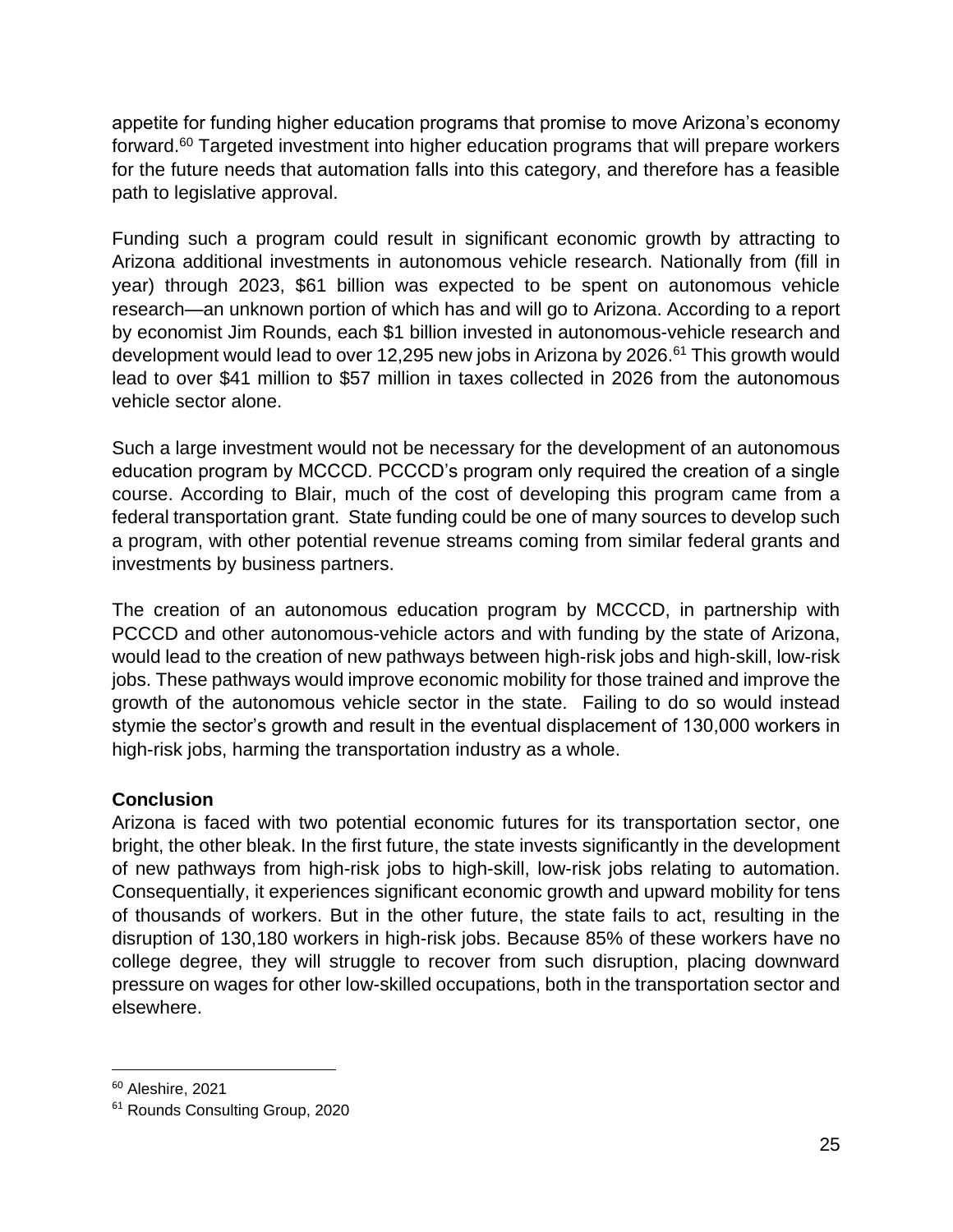Arizona successfully developed one of the world's largest regional autonomous-vehicle sectors. Starting with the arrival of Uber, the sector has since expanded to include hundreds of autonomous vehicles crawling the streets of the East Valley from such companies as Waymo, TuSimple, General Motors, Kroger, and Ryder. However, the state has failed to transform its education system to meet the growing need for high-skilled workers to support the expansion of this industry.

The transportation industry is among the most vulnerable to the economic forces resulting from automation. While the timeline regarding the integration of automation into the transportation sector is uncertain, with the coronavirus making the future of the sector murkier, there exists an overall agreement in the literature that the disruption will be significant. Certain occupations, such as heavy and tractor-trailer truck and personal transit jobs, will likely become automated earlier, placing downward pressure on other high-risk, low-skill transportation jobs.

Transportation is Arizona's fourth-largest occupation group, with over 241,750 Arizonans currently employed in transportation occupations. Transportation jobs offer an opportunity for upward mobility to workers without college degrees, paying more than most other occupations with similar educational requirements. Individuals with only a high school diploma can make 18% more than the state average by working in a transportation occupation. The prospect of good-paying, stable jobs attracts workers without college degrees to the sector, yet these same jobs face significant risks of automation.

Out of the 227,680 transportation jobs in Arizona, 130,180 (or 54%) are at a high risk of automation, with more than 70% of the tasks associated with those jobs being automatable. There are 91,510 jobs (38%) at a medium risk of automation, with between 30% to 70% of the tasks associated with those jobs being automatable. Eighty-five percent of workers in high-risk positions have no college degree, while 83% of workers in medium-risk jobs hold no college degree. High-risk jobs and medium-risk jobs also have lower median pay than low-risk jobs. The combination of low levels of education with lower pay makes these workers especially vulnerable to economic hardship should their job be disrupted by automation.

These workers could benefit, rather than suffer, from automation if formal pathways from high-risk jobs to high-skill, low-risk jobs become available. ACA's IAM should expand its mission to also examine the human capital needs that the sector will have as it further adopts automation technology and should include voices from Arizona's community colleges to determine how best to do so. Additionally, to ensure that community colleges have the resources necessary to create these pathways, the state should fully fund MCCCD and PCCCD to their statutory requirements and make targeted investments in the development of these programs.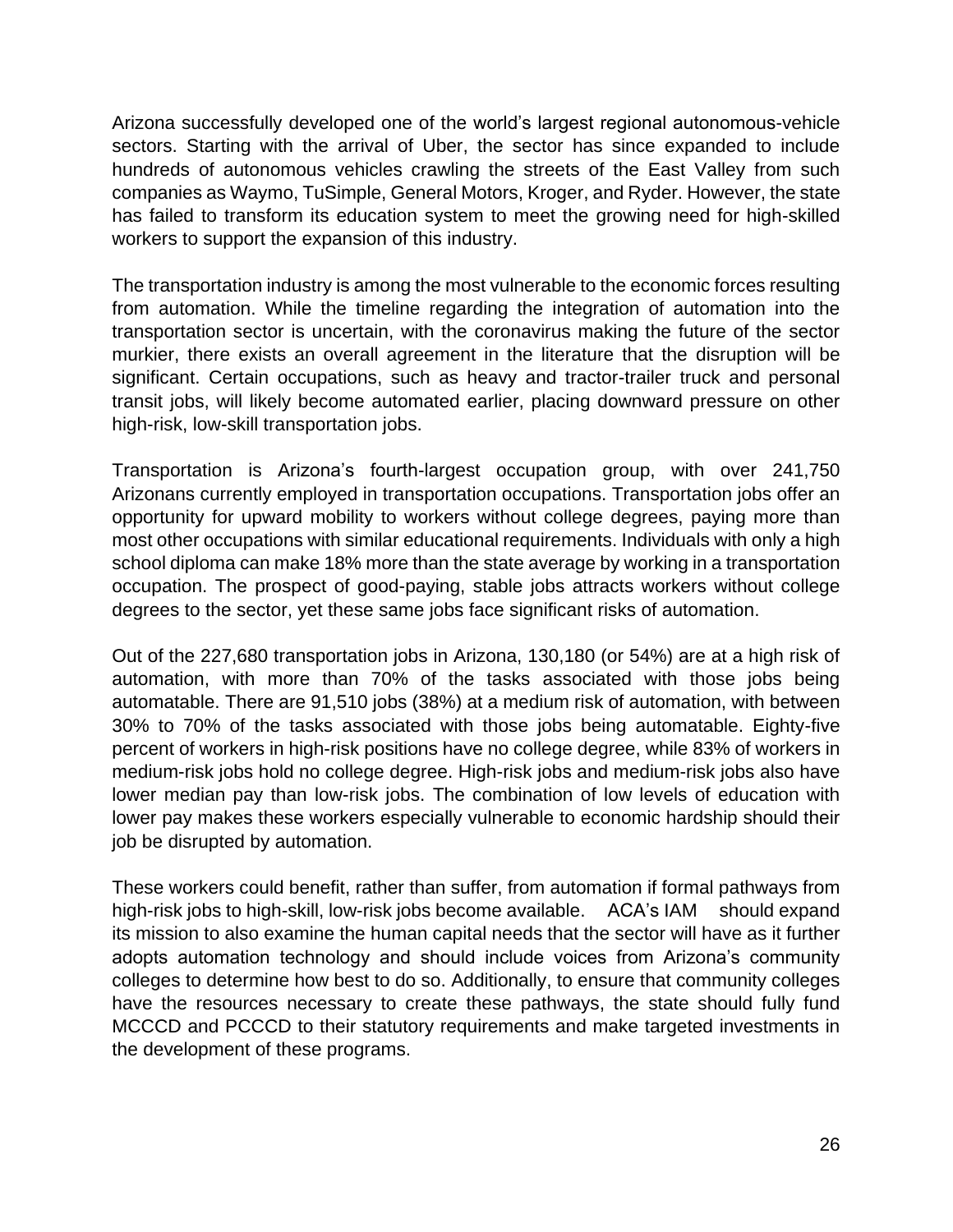PCCCD's AVDOSC program offers an autonomous vehicle driver and operations specialist certificate program to CDL drivers. MCCCD should form corporate partnerships and develop similar educational programs that can be scaled, creating pathways and upward mobility for tens of thousands of workers while driving economic expansion for the state.

Arizona is poised with a unique opportunity to integrate the autonomous vehicle sector into the regional economy. While this report focuses on workers in high-risk jobs, such an investment would lead to the continual growth of autonomous-vehicle companies, creating jobs in areas such as engineering, IT, and business management. Rather than create suffering, automation would transform our economy and transportation landscape, resulting not just in economic prosperity, but safer communities thanks to fewer personoperated vehicles on the road. This bright future is within our grasp, all that waits is for us to reach out and seize the opportunity.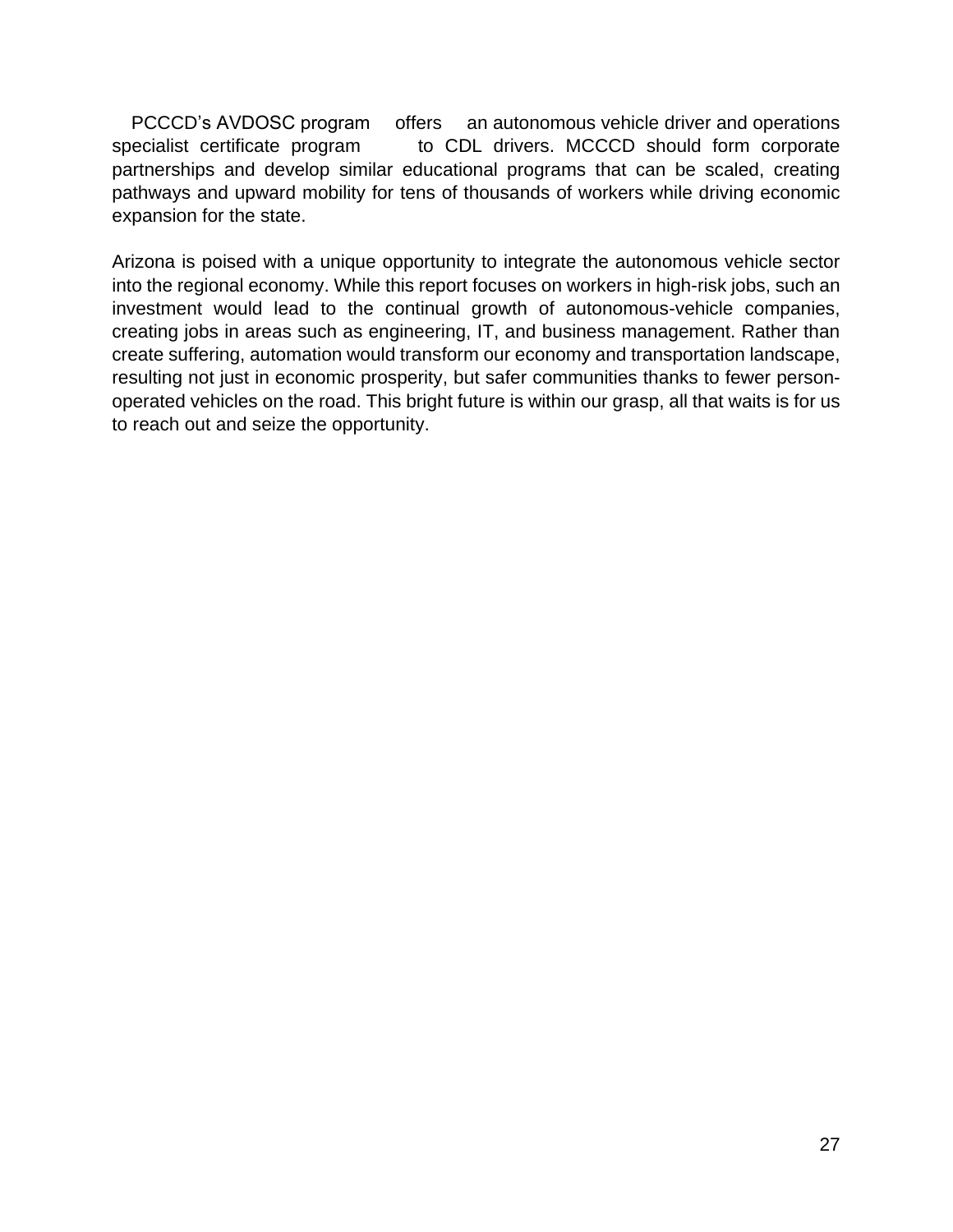#### **References**

- Aleshire, P. (2021, July 6). Education takes a hit as lawmakers embrace massive tax cut. *Payson Roundup*. https://www.paysonroundup.com/government/education-takesa-hit-as-lawmakers-embrace-massive-tax-cut/article\_f706ecf8-4328-590c-a818- 401ad11820b3.html
- Arizona Commerce Authority. (n.d.). *Institute of Automated Mobility.* Retrieved August 2, 2021, from https://www.azcommerce.com/iam
- Associated Press. (2019, July 7). Chandler employees to use self-driving cars for work rides. *KGUN9*. https://www.kgun9.com/news/local-news/chandler-employees-touse-self-driving-cars-for-work-rides.
- Atkinson, R. (2018). *How to reform worker-training and adjustment policies for an era of technological change*. Information Technology & Innovation Foundation*.* http://www2.itif.org/2018-innovation-employment-workforcepolicies.pdf?\_ga=2.83536534.1609185863.1519373644- 2139559703.1519373644
- Austin, A., Bucknor, C., Cashman, K., Rockeymoore, M. (2017). *Stick shift: autonomous vechicles, driving jobs, and the future of work.* Center for Global Policy Solutions. https://www.law.gwu.edu/sites/g/files/zaxdzs2351/f/downloads/Stick-Shift-Autonomous-Vehicles-Driving-Jobs-and-the-Future-of-Work.pdf
- AZ Big Media. (2020, October 11). What Arizona must do to reach 60% education attainment. https://azbigmedia.com/business/what-arizona-must-do-to-reach-60 educational-attainment/
- Blair, P., Castagnino, T., Groshen, E., Debroy, P., Auguste, B., Ahmed, S., et al. (2020). *Searching for stars: Work experience as a job market signal for workers without bachelor's degrees*. National Bureau of Economic Research. http://www.nber.org/papers/w26844
- Brown, B. (2018, May 23). Phoenix could fit profil for automated Kroger, Fy's delivery center. *Phoenix Business Journal*. https://www.bizjournals.com/phoenix/news/2018/05/23/phoenix-could-fit-profilefor-automated-kroger.html
- Bureau of Labor Statistics. (2020a). *May 2020 state occupational employment and wage estimates: Arizona* [Data file]. https://www.bls.gov/oes/current/oes\_az.htm#00-0000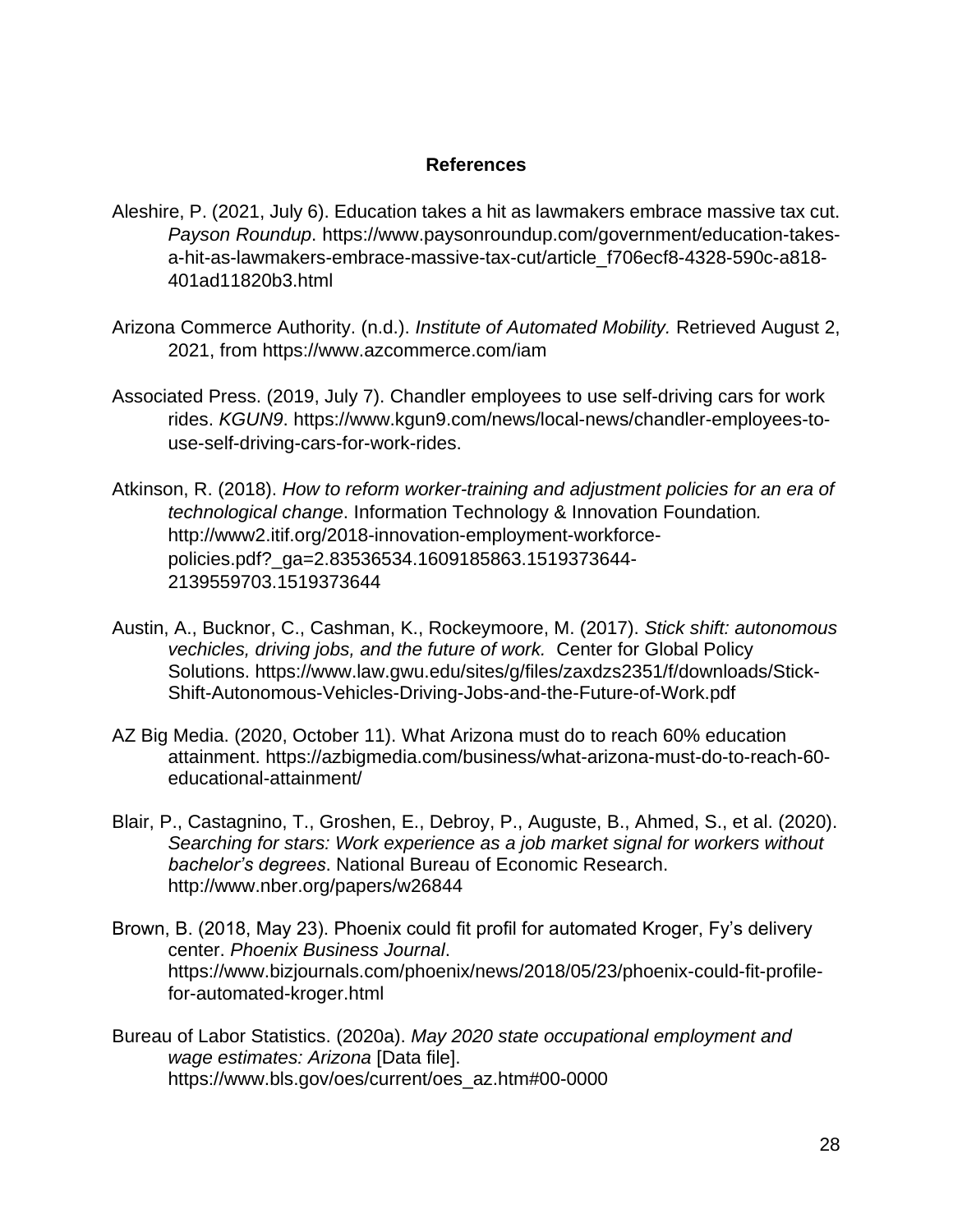- Bureau of Labor Statistics. (2020b). *Educational attainment for workers 25 years and older by detailed occupation* [Data file]. https://www.bls.gov/emp/tables/educational-attainment.htm
- Bureau of Labor Statistics. (2019c). *Occupational employment statistics query system* [Data file]. https://data.bls.gov/oes/#/geoOcc/Multiple%20occupations%20for%20one%20ge ographical%20area
- Diaz, E. (2018, February 26). Díaz: Maricopa community colleges are full of bad news, and no one cares. *AZ Central*. https://www.azcentral.com/story/opinion/oped/elviadiaz/2018/02/26/maricopa-county-community-colleges-scandal-fundingproblems/372064002/
- Frey, C., & Osborne, M. (2013). The future of employment: How susceptible are jobs to computerization? *Technological Forecasting and Social Change,* 114, 254-280. https://doi.org/10.1016/j.techfore.2016.08.019.
- Hall, K. (2020, May 26). Coronavirus presents obstacles for autonomous vehicles. *Government Technology*. https://www.govtech.com/fs/transportation/Coronavirus-Presents-Obstacles-for-Autonomous-Vehicles.html
- JLBC Staff. (2021, June 30). *Final engrossed budget bills.* https://www.azleg.gov/jlbc/FY22budgetbillsfinal063021.pdf
- Joint Legislative Budget Committee. (2020). *Arizona community colleges.*  https://www.azleg.gov/jlbc/21AR/acc.pdf
- Korosec, K. (2019, May 29). Waymo is bringing its self-driving trucks back to Arizona. *Tech Crunch.* https://techcrunch.com/2019/05/29/waymo-is-bringing-its-selfdriving-trucks-back-to-arizona/.
- KTAR.com. (2019, June 27). Waymo, Lyft partnership to offer self-driving rides in Phoenix area debuts. *KTAR News*. https://ktar.com/story/2631701/waymo-lyftpartnership-to-offer-self-driving-rides-in-phoenix-area-debuts/.
- Larkin, M. (2018, September 6). *JLBC staff program summary – state aid for community colleges*. Arizona Joint Legislative Budget Committee. https://www.azleg.gov/jlbc/psaccstateaid.pdf
- Manyika, J., Chui, M., Miremadi, M., Bughin, J., George, K., Willmott, P., et al. (2017). *A future that works: Automation, employment, and productivity*. McKinsey &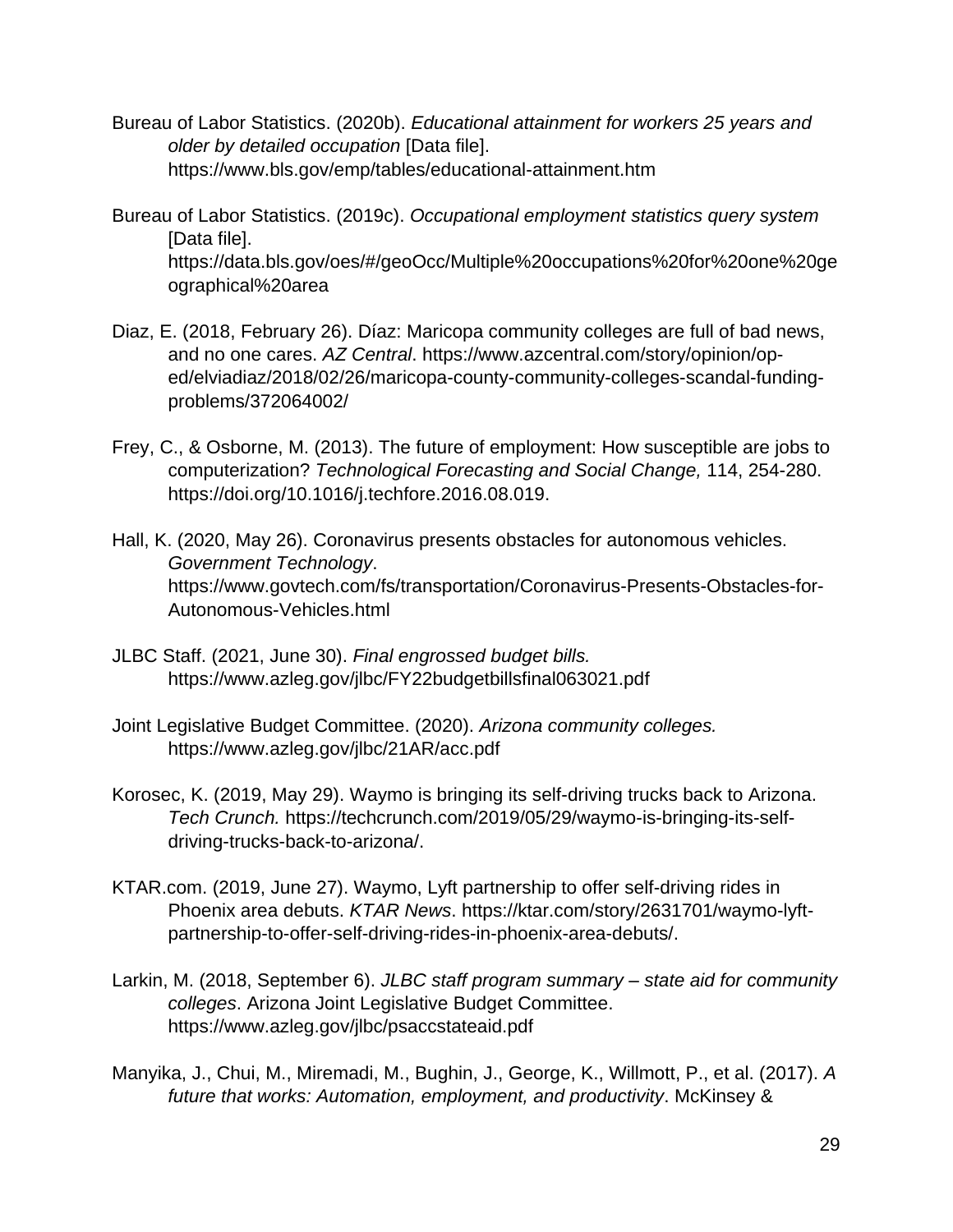Company.

https://www.mckinsey.com/~/media/McKinsey/Featured%20Insights/Digital%20Di sruption/Harnessing%20automation%20for%20a%20future%20that%20works/M GI-A-future-that-works\_Full-report.ashx.

Maricopa County Community College District. (2019a, May 28). FY19-20 adopted budget.

https://district.maricopa.edu/sites/district/files/documents/FY20\_Adopted\_rev\_Ju ne.pdf

- Maricopa County Community College District. (2019b). *Fast facts*. https://www.maricopa.edu/about/institutional-data/dashboards/fast-facts
- Maricopa County Community College District. (2019c, May 29). State budget provides workforce training funds to MCCCD. https://news.maricopa.edu/archive-pressreleases/state-budget-provides-workforce-training-funds-mcccd
- Muro, M., Maxim, R., Whiton, J. (2019). Automation and artificial intelligence: how machines are affecting people and places. *Brookings Institute*. https://www.brookings.edu/wpcontent/uploads/2019/01/2019.01\_BrookingsMetro\_Automation-AI\_Report\_Muro-Maxim-Whiton-FINAL-version.pdf#page=29.
- Nedelkoska, L., & Quintini, G. (2018). *Automation, skill use and training* [Working paper]. OECD*.* https://doi.org/10.1787/2e2f4eea-en
- Neidermeyer, E. (2019, November 1). Hailing a driverless ride in a Waymo. *Tech Crunch*. https://techcrunch.com/2019/11/01/hailing-a-driverless-ride-in-a-waymo/
- Newcomb, B. (2020). *Ballot Proposition 207 Smart and Safe Arizona Act fiscal analysis*. Arizona Joint Legislative Budget Committee. http://www.azleg.gov/jlbc/20novI-23- 2020fn730.pdf
- Office of the Governor Doug Ducey. (2018, March 1). Governor Ducey updates autonomous vehicle executive order. https://azgovernor.gov/governor/news/2018/03/governor-ducey-updatesautonomous-vehicle-executive-order.
- Pima County Community College District. (n.d.a). *Autonomous vehicle driver & operations specialist.* Retrieved on February 22, 2020 from https://www.pima.edu/programs-courses/credit-programs-degrees/tradeprofessions/truck-driver-training/autonomous-vehicle-specialist-cert.html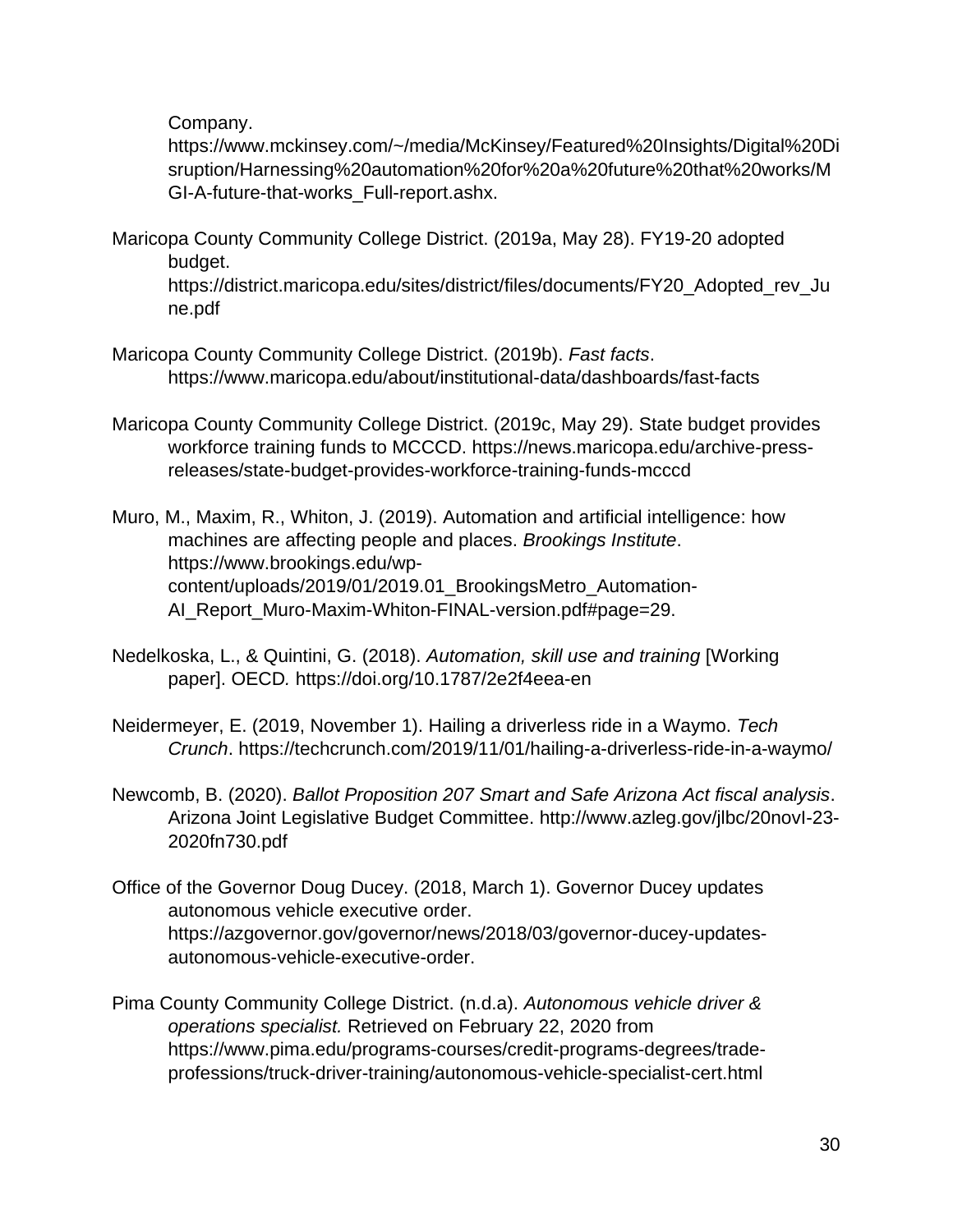- Pima County Community College District. (n.d.b). Prepare for the future of transportation [Flier].
- Pima County Community College District. (2019, June 13). TuSimple and Pima Community College announce details of first of its kind 'autonomous vehicle driver and operations specialist' certificate program. https://www.pima.edu/pressroom/news-releases/2019/201906-tu-simple.html
- Randazzo, R. (2019, March 17). Who was really at fault in the fatal Uber crash? Here's the whole story. *AZ Central*. https://www.azcentral.com/story/news/local/tempe/2019/03/17/one-year-afterself-driving-uber-rafaela-vasquez-behind-wheel-crash-death-elaine-herzbergtempe/1296676002/
- Randazzo, R. (2020, May 7). Waymo vehicles will return to Arizona roads on Monday as company resumes operations*. AZ Central.* https://www.azcentral.com/story/money/business/tech/2020/05/07/waymooperations-arizona-resume-may-11/3089987001/
- Randazzo, R., Collom, L. (2019, March 19). Waymo plans big expansion of driverless cars in Mesa. *AZ Central.* https://www.azcentral.com/story/money/business/2019/05/21/tusimple-run-selfdriving-trucks-u-s-postal-service-arizona/3706357002/.
- Ronan, D. (2020, September 2). Ike reaches autonomous tech deal with Ryder, DHL, NFI. *TT News*. https://www.ttnews.com/articles/ike-reaches-autonomous-techdeal-ryder-dhl-nfi
- Rounds Consulting Group. (2020, January). *Economic impacts of advancing Arizona's competitive position in the autonomous vehicle industry.*  https://www.azchamberfoundation.org/wp-content/uploads/2020/01/January-2020-Foundation-AV-Impact-Study.pdf

Shearer, C., & Shah, I. (2018). *Opportunity industries: Exploring the industries that concentrate good and promising jobs in metropolitan America*. Brookings Institute. https://www.brookings.edu/wpcontent/uploads/2018/12/2018.12\_BrookingsMetro\_Opportunity-Industries\_Report\_Shearer-Shah.pdf#page=13.

- The Republic. (2017, February 21). Uber self-driving cars arrive in Arizona with Tempe debut. *AZ Central*. https://www.azcentral.com/story/money/business/tech/2017/02/21/uber-selfdriving-cars-arrive-arizona-tempe-debut-scl/98208998/.
- Viscelli, S. (2018). Driverless? *Autonomous trucks and the future of the American trucker*. UC Berkeley Center for Labor Research and Education and Working Partnerships USA*.* http://driverlessreport.org/files/driverless.pdf.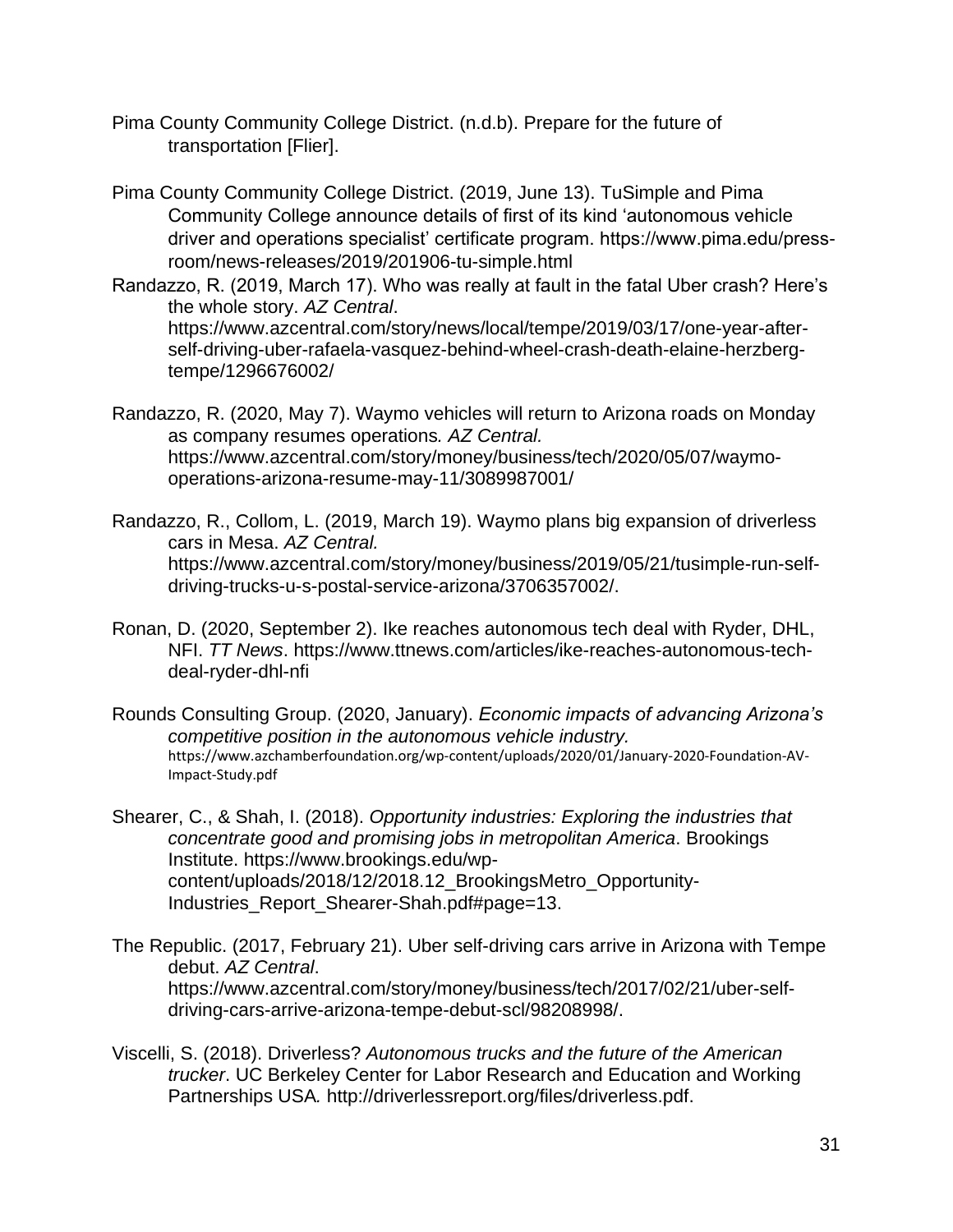- Wiggers, K. (2020, March 20). Despite setbacks, coronavirus could hasten the adoption of autonomous vehicles and delivery robots. *Venture Beat*. https://venturebeat.com/2020/03/20/despite-setbacks-coronavirus-could-hastenthe-adoption-of-autonomous-vehicles-and-delivery-robots/
- Wiles, R. (2016, November 14). Study: Getting a college degree in Arizona pays off. *AZ Central*. https://www.azcentral.com/story/money/business/2016/11/14/arizonacollege-degrees-more-money-high-school/93794030/
- Wiles, R. (2019, May 21). U.S. postal service will test self-driving trucks in Arizona. *AZ Central.* https://www.azcentral.com/story/money/business/2019/05/21/tusimplerun-self-driving-trucks-u-s-postal-service-arizona/3706357002/.
- Yankelevich, A., Rikard, R.V., Kadylak, T., Hall, M., Mack., E., Verboncoeur, J., Cotton, S. (2018). Preparing the workforce for automated vehicles. *American Center for Mobility.* Retrieved from https://ouravfuture.org/wpcontent/uploads/2018/08/MSU-TTI-Preparing-Workforce-for-AVs-and-Truck-Platooning-Reports-.pdf.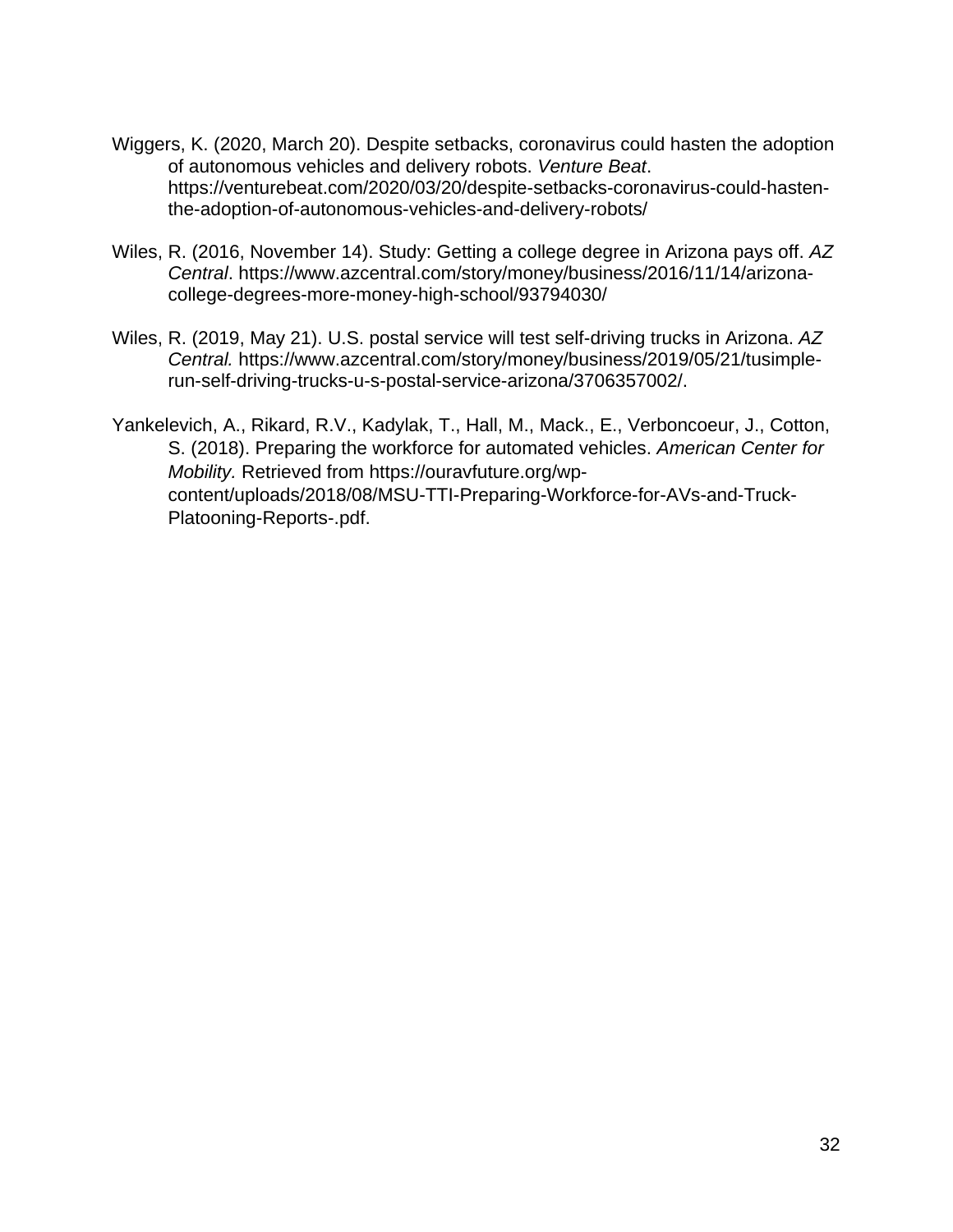### **Appendix A: Methodology**

How many transportation workers in Arizona are in jobs with a high risk of automation? To answer this question, this report utilizes the findings of Frey and Osborn (2013), who estimate the likelihood of automation for all occupations classified in the U.S. government's Standard Occupational Classification (SOC) system.<sup>62</sup> These estimates are then matched with Bureau of Labor Statistics (BLS) occupation data for 2019 specific to Arizona.<sup>63</sup>

As stated earlier, research articles generally classify occupations as "low-risk" if less than 30% of tasks in that occupation can potentially be automated, "medium risk" for 30% to 70% automation potential, and "high risk" if there is a greater than 70% automation potential. Occupations in Arizona that are considered high-risk are therefore designated as any occupation identified by Frey and Osborn (2013) as having a greater than 70% potential for automation.<sup>64</sup>

BLS data for average educational attainment for each occupation is then added to the dataset.<sup>65</sup> While occupation data is specific to Arizona, average education levels are national. Workers with no college degree are determined based on the percentage of workers with less than a high school diploma, a high school diploma or equivalent, and some college.

Of the 227,680 transportation workers in Arizona, 1,550 worked in occupations that were not assigned an automation potential score by Frey and Osborn. Consequentially, these workers were not classified.

<sup>&</sup>lt;sup>62</sup> Frey & Osborn, 2013

<sup>&</sup>lt;sup>63</sup> Bureau of Labor Statistics, 2019a

<sup>64</sup> Frey & Osborn, 2013

<sup>&</sup>lt;sup>65</sup> Bureau of Labor Statistics, 2019b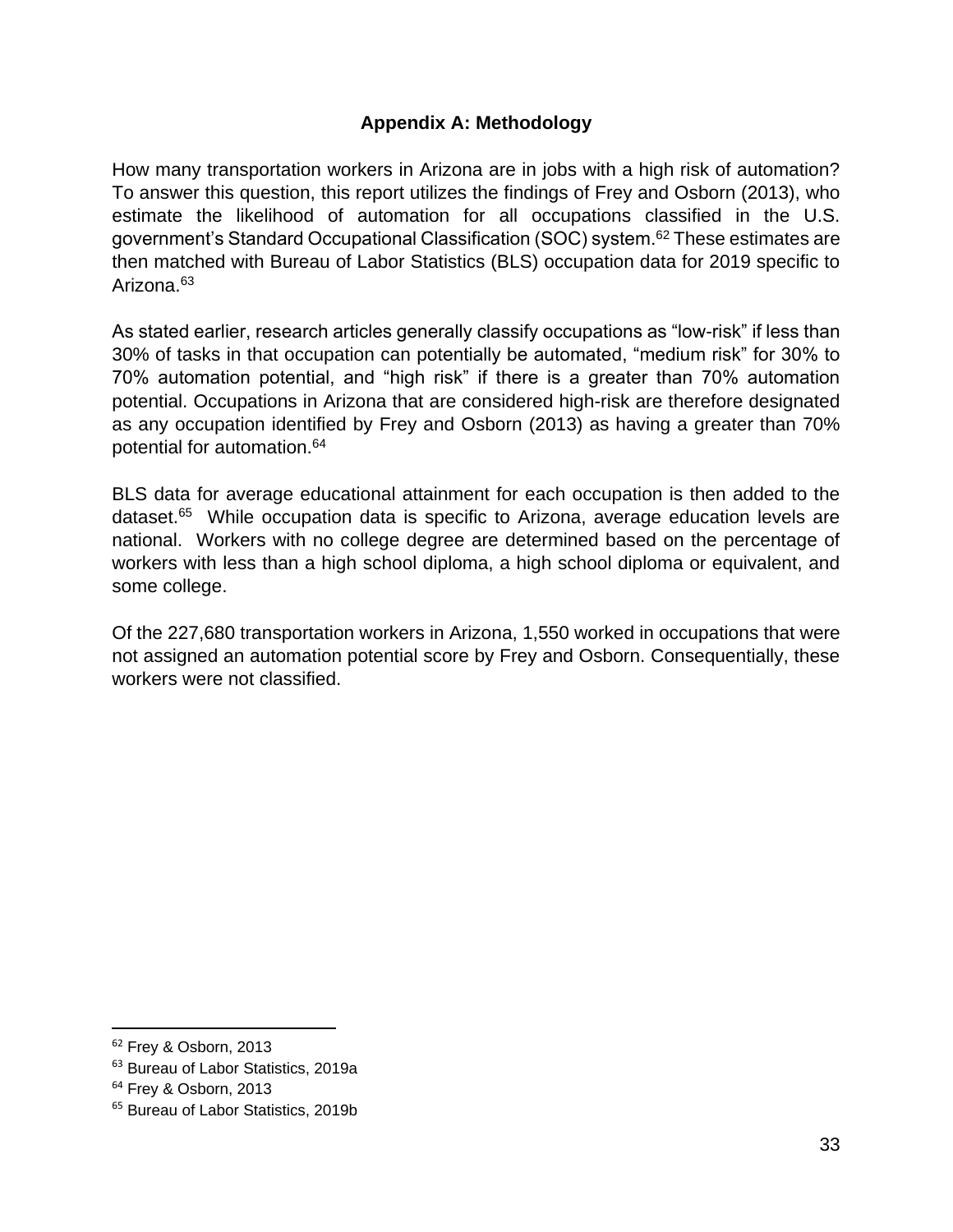# **Appendix C: Occupation-Level Details of Arizona's Transportation Sector**

# **Table 1A**

# *High-Risk Transportation-Sector Occupations in Arizona*

| OCC<br>Code   | <b>OCC Title</b>                                                                              | <b>Employment</b> | <b>Median</b><br>Salary | Automation<br>Potential | No.<br>College<br>Degree | <b>Less</b><br>Than<br><b>High</b><br>School | <b>High</b><br>School/GED | Some<br>College | Associate's<br>Degree | Bachelor's<br>Degree | Master's<br><b>Degree</b> | <b>Doctorate</b> |
|---------------|-----------------------------------------------------------------------------------------------|-------------------|-------------------------|-------------------------|--------------------------|----------------------------------------------|---------------------------|-----------------|-----------------------|----------------------|---------------------------|------------------|
| $53-$<br>7062 | Laborers and<br>Freight, Stock,<br>and Material<br>Movers, Hand                               | 57860.0           | 30,580                  | 0.85                    | 86                       | 16.8                                         | 47.7                      | 21.5            | 6.2                   | 6.5                  | 1                         | $\mathbf 0$      |
| $53-$<br>3032 | Heavy and<br><b>Tractor-Trailer</b><br><b>Truck Drivers</b>                                   | 30830.0           | 47,040                  | 0.79                    | 85.8                     | 15.5                                         | 47.2                      | 23.1            | 6.7                   | 6.4                  | 0.9                       | 0                |
| $53-$<br>3058 | Passenger<br>Vehicle<br>Drivers.<br><b>Except Bus</b><br>Drivers.<br>Transit and<br>Intercity | 11180.0           | 30,790                  | 0.89                    | 73.6                     | 10.5                                         | 36.3                      | 26.8            | 8.7                   | 13.7                 | 3.1                       | 1                |
| 53-<br>7051   | Industrial<br>Truck and<br>Tractor<br>Operators                                               | 10910.0           | 36,820                  | 0.93                    | 90.5                     | 18.6                                         | 51                        | 20.9            | 5.5                   | 3.4                  | 0.4                       | $\mathbf 0$      |
| $53-$<br>3031 | Driver/Sales<br>Workers                                                                       | 8450.0            | 25,990                  | 0.98                    | 85.8                     | 15.5                                         | 47.2                      | 23.1            | 6.7                   | 6.4                  | 0.9                       | $\mathbf 0$      |
| $53-$<br>6021 | Parking<br>Attendants                                                                         | 4460.0            | 27,640                  | 0.87                    | 79.6                     | 11.7                                         | 44.3                      | 23.6            | 7.8                   | 10.1                 | 1.7                       | $\mathbf{1}$     |
| 53-<br>7081   | Refuse and<br>Recyclable<br>Material<br><b>Collectors</b>                                     | 2800.0            | 38,120                  | 0.93                    | 86.1                     | 26.4                                         | 44.7                      | 15              | 6.1                   | 7.3                  | 0.3                       | $\mathbf 0$      |
| $53-$<br>6031 | Automotive<br>and<br>Watercraft<br>Service<br>Attendants                                      | 2010.0            | 28,940                  | 0.83                    | 84.6                     | 15                                           | 44.6                      | 25              | 8.3                   | 6.1                  | 0.9                       | 0                |

\*\*Estimates not released by the Bureau of Labor Statistics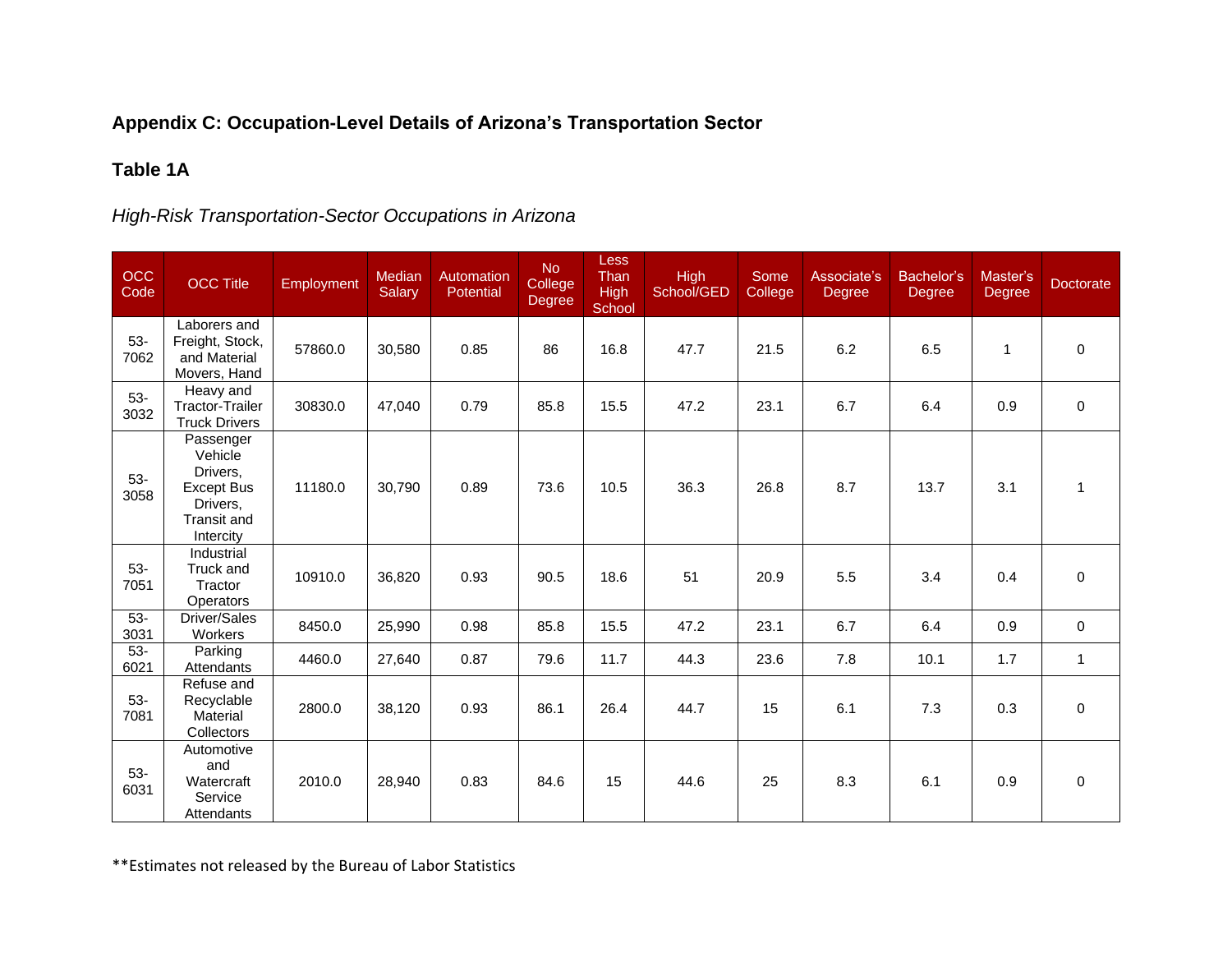| OCC<br>Code    | <b>OCC Title</b>                                                                  | Employment   | Median<br><b>Salary</b> | <b>Automation</b><br>Potential | No<br>College<br>Degree | Less<br>Than<br><b>High</b><br>School | <b>High</b><br>School/GED | Some<br>College | Associate's<br>Degree | Bachelor's<br>Degree | Master's<br><b>Degree</b> | <b>Doctorate</b> |
|----------------|-----------------------------------------------------------------------------------|--------------|-------------------------|--------------------------------|-------------------------|---------------------------------------|---------------------------|-----------------|-----------------------|----------------------|---------------------------|------------------|
| $53-$<br>6051  | Transportation<br>Inspectors                                                      | 520.0        | 63,580                  | 0.9                            | 63.5                    | 5.7                                   | 28.2                      | 29.6            | 13.2                  | 20.5                 | $\overline{2}$            | $\mathbf{1}$     |
| $53-$<br>7063  | Machine<br>Feeders and<br>Offbearers                                              | 460.0        | 31,260                  | 0.93                           | 84.8                    | 19.2                                  | 51.9                      | 13.7            | 5.5                   | 8.1                  | 1.1                       | $\mathbf{1}$     |
| $53-$<br>7011  | Conveyor<br>Operators and<br><b>Tenders</b>                                       | 170.0        | 31,590                  | 0.93                           | 95.3                    | 16.9                                  | 56.9                      | 21.5            | 2.6                   | 1.7                  | 0.3                       | $\mathbf 0$      |
| $53 -$<br>6041 | <b>Traffic</b><br>Technicians                                                     | 160.0        | 50,590                  | 0.9                            | 70.3                    | 5.6                                   | 40                        | 24.7            | 12                    | 15.7                 | 1.7                       | $\mathbf 0$      |
| $53-$<br>2022  | Airfield<br>Operations<br><b>Specialists</b>                                      | 120.0        | 67,270                  | 0.71                           | 42.9                    | 0.4                                   | 11.9                      | 30.6            | 15.3                  | 35                   | 6.3                       | $\mathbf{1}$     |
| $53-$<br>7072  | Pump<br>Operators,<br>Except<br>Wellhead<br>Pumpers                               | 110.0        | 52,750                  | 0.9                            | 76.1                    | 15.8                                  | 40.1                      | 20.2            | 8.5                   | 12.9                 | 2.5                       | $\mathbf 0$      |
| $53-$<br>7121  | Tank Car,<br>Truck, and<br>Ship Loaders                                           | 70.0         | 49,490                  | 0.72                           | 86.6                    | 17.4                                  | 49.6                      | 19.6            | 6.2                   | 5.8                  | 1.4                       | 0                |
| $53 -$<br>6061 | Passenger<br>Attendants                                                           | 70.0         | 26,040                  | 0.75                           | 82.1                    | 14.1                                  | 42.5                      | 25.5            | 9                     | 6.8                  | 2.1                       | $\mathbf 0$      |
| $53-$<br>4022  | Railroad<br>Brake, Signal,<br>and Switch<br>Operators and<br>Locomotive<br>Firers | $\star\star$ | 48,220                  | 0.83                           | 76                      | 3.3                                   | 35.8                      | 36.9            | 9                     | 11.4                 | 3.5                       | $\mathbf 0$      |
| $53-$<br>4031  | Railroad<br>Conductors<br>and<br>Yardmasters                                      | $\star\star$ | 55,360                  | 0.83                           | 77.3                    | 1.7                                   | 39.9                      | 35.7            | 10.3                  | 11.6                 | 0.7                       | 0                |
| 53-<br>7021    | Crane and<br>Tower<br>Operators                                                   | $***$        | 72,280                  | 0.9                            | 87.5                    | 12.2                                  | 54.3                      | 21              | 7.2                   | 4.8                  | 0.3                       | $\mathbf 0$      |
| $53-$<br>4011  | Locomotive<br>Engineers                                                           | $\star\star$ | 56,480                  | 0.96                           | 77.2                    | 1.5                                   | 41.1                      | 34.6            | 10.1                  | 10.3                 | 2.1                       | $\mathsf{O}$     |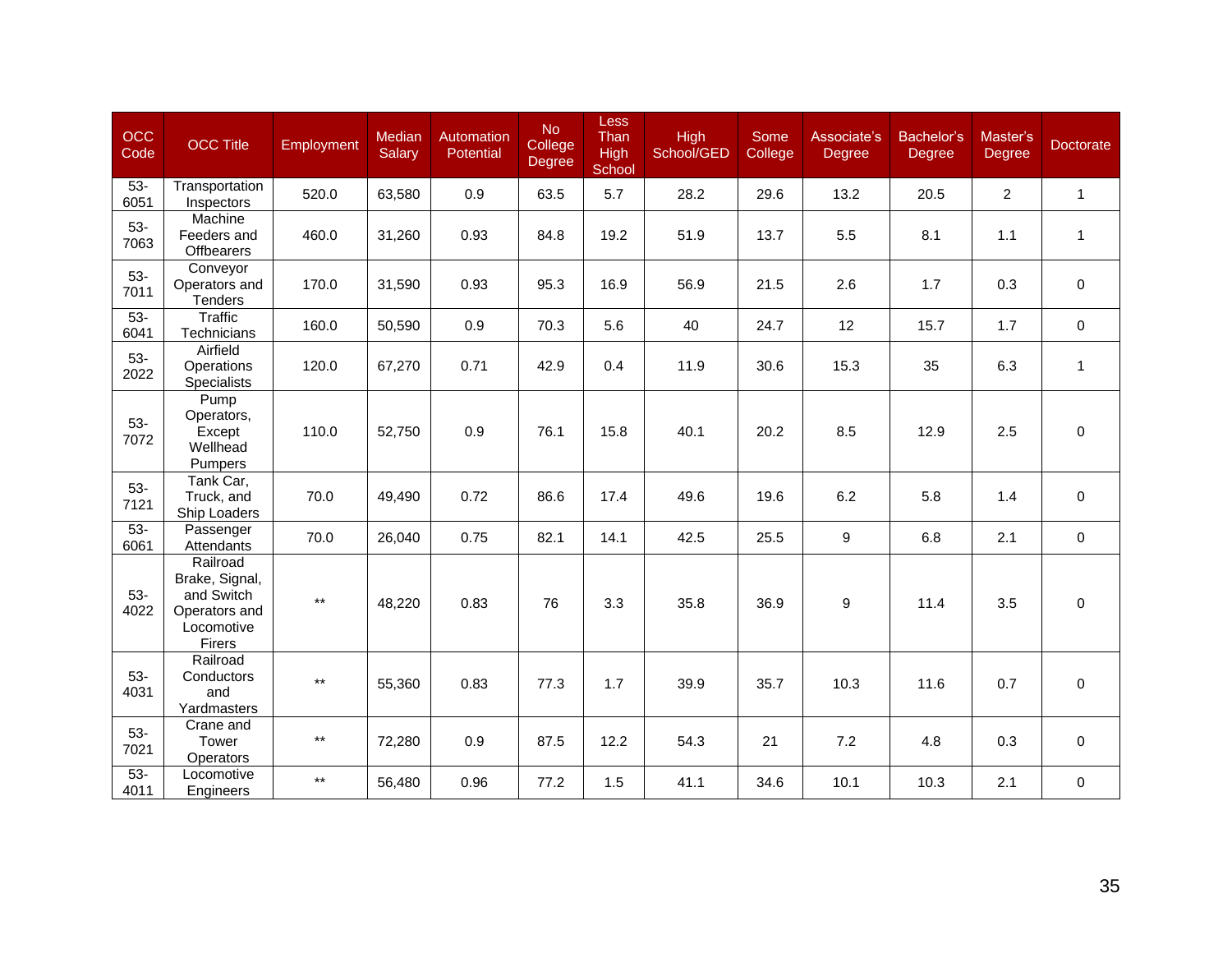# **Table 2A**

*Educational Attainment (Weighted Average) for High-Risk Occupations*

| No College<br>Degree | ess Than<br>liah School | ligh<br>School/GED | Some College1 | Associate's<br>Dearee. | Bachelor's<br>Jearee | Master's<br>Jearee | <b>Doctorate</b> |
|----------------------|-------------------------|--------------------|---------------|------------------------|----------------------|--------------------|------------------|
| 85%                  | '6%                     | 47%                | 22%           | 7%                     | 7%                   | 1%                 | 0%               |

# **Table 3A**

*Summary Statistics for High-Risk Occupations*

| Total High-Risk Jobs                               | 130,180     |
|----------------------------------------------------|-------------|
| <b>Percent of Total Transportation-Sector Jobs</b> | 54%         |
| Median Pay—Weighted Average                        | \$34.977.75 |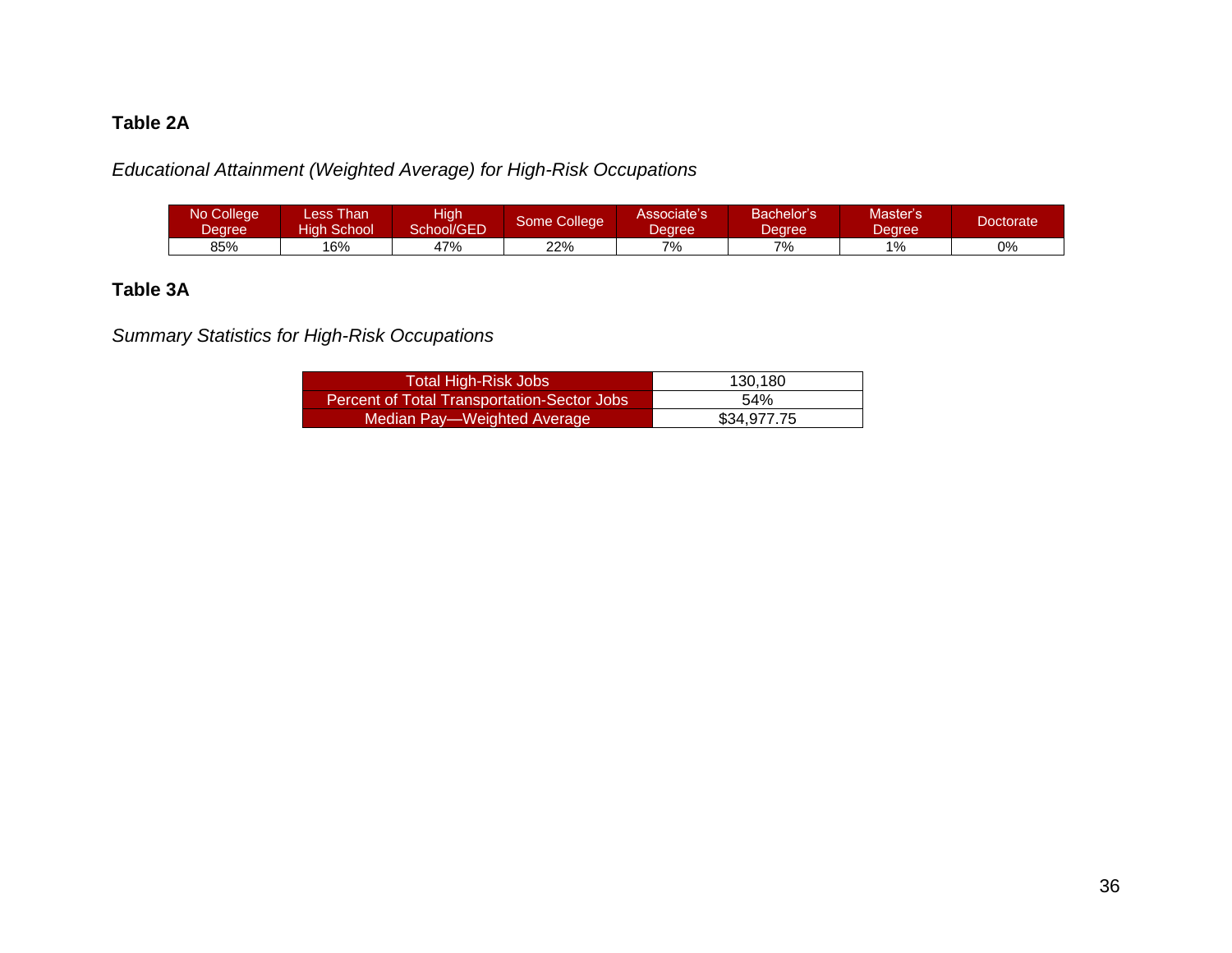# **Table 4A**

# *Medium-Risk Transportation-Sector Occupations in Arizona*

| <b>OCC</b><br>Code | <b>OCC Title</b>                                   | Employment | Median<br>Salary | Automation<br><b>Potential</b> | <b>No</b><br><b>College</b><br>Degree | <b>Less</b><br>Than<br><b>High</b><br>School | <b>High</b><br>School/GED | Some<br>College | Associate's<br><b>Degree</b> | Bachelor's<br><b>Degree</b> | Master's<br>Degree | Doctorate |
|--------------------|----------------------------------------------------|------------|------------------|--------------------------------|---------------------------------------|----------------------------------------------|---------------------------|-----------------|------------------------------|-----------------------------|--------------------|-----------|
| $53-$<br>7065      | <b>Stockers</b><br>and Order<br><b>Fillers</b>     | 51380      | 29,830           | 0.64                           | 81.2                                  | 13.2                                         | 42.8                      | 25.2            | 8.1                          | 9                           | 1                  | 0.3       |
| $53-$<br>3033      | Light Truck<br><b>Drivers</b>                      | 17610      | 36,390           | 0.69                           | 85.8                                  | 15.5                                         | 47.2                      | 23.1            | 6.7                          | 6.4                         | 1                  | 0.3       |
| $53-$<br>7064      | Packers<br>and<br>Packagers,<br>Hand               | 10090      | 26,520           | 0.38                           | 87.4                                  | 30.3                                         | 40.5                      | 16.6            | 5.7                          | 5.8                         |                    | 0.4       |
| $53-$<br>7061      | Cleaners of<br><b>Vehicles</b><br>and<br>Equipment | 7680       | 26,260           | 0.37                           | 88.4                                  | 27.1                                         | 44.8                      | 16.5            | 6.1                          | 4.7                         |                    | 0.2       |
| $53-$<br>3052      | Bus Drivers,<br>Transit and<br>Intercity           | 3680       | 44.670           | 0.67                           | 78.8                                  | 8.4                                          | 40.8                      | 29.6            | 9.9                          | 9.3                         | $\overline{c}$     | 0.4       |
| $53-$<br>2012      | Commercial<br>Pilots                               | 1070       | 79,200           | 0.55                           | 19.7                                  | 0.8                                          | 4.8                       | 14.1            | 7.9                          | 56.9                        | 13                 | 2.6       |
| $53-$<br>5022      | Motorboat<br><b>Operators</b>                      | $***$      | 50,770           | 0.62                           | 71.3                                  | 8.7                                          | 33.5                      | 29.1            | 5.9                          | 17.4                        | 5                  | 0.9       |

# **Table 5A**

*Educational Attainment (Weighted Average) for Medium-Risk Occupations*

| No College | Less Than.   | <b>High</b> | Some.   | Associate's | Bachelor's | Master's | Doctorate' |
|------------|--------------|-------------|---------|-------------|------------|----------|------------|
| Degree ,   | High School' | School/GED  | College | Dearee.     | Degree     | Dearee.  |            |
| 83%        | 16%          | 43%         | 23%     | 7%          | 8%         | 1%       | 0%         |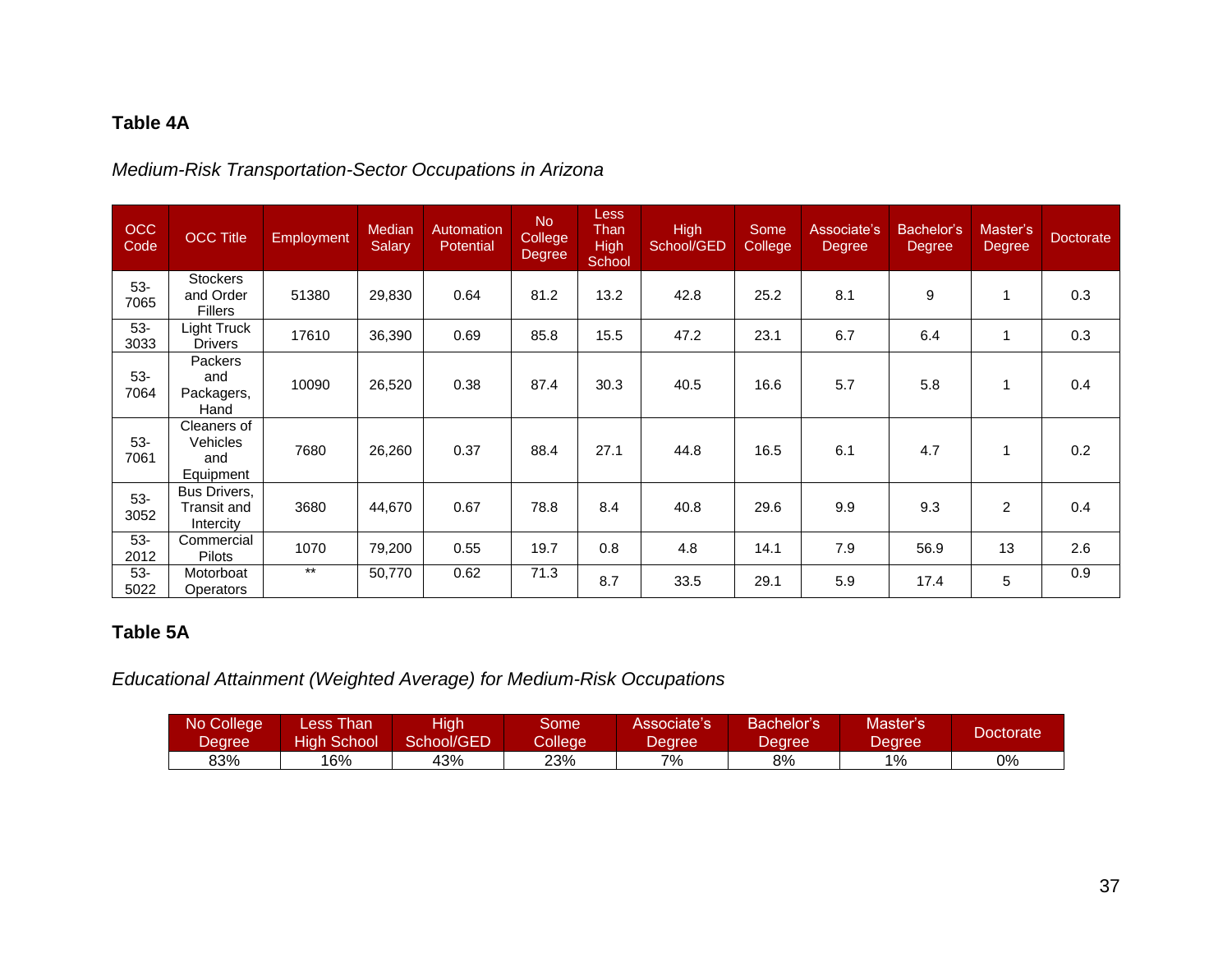# **Table 6A**

*Summary Statistics for Medium-Risk Occupations*

| Total High-Risk Jobs                               | 91.510     |
|----------------------------------------------------|------------|
| <b>Percent of Total Transportation-Sector Jobs</b> | 38%        |
| Median Pay—Weighted Average                        | \$31601.86 |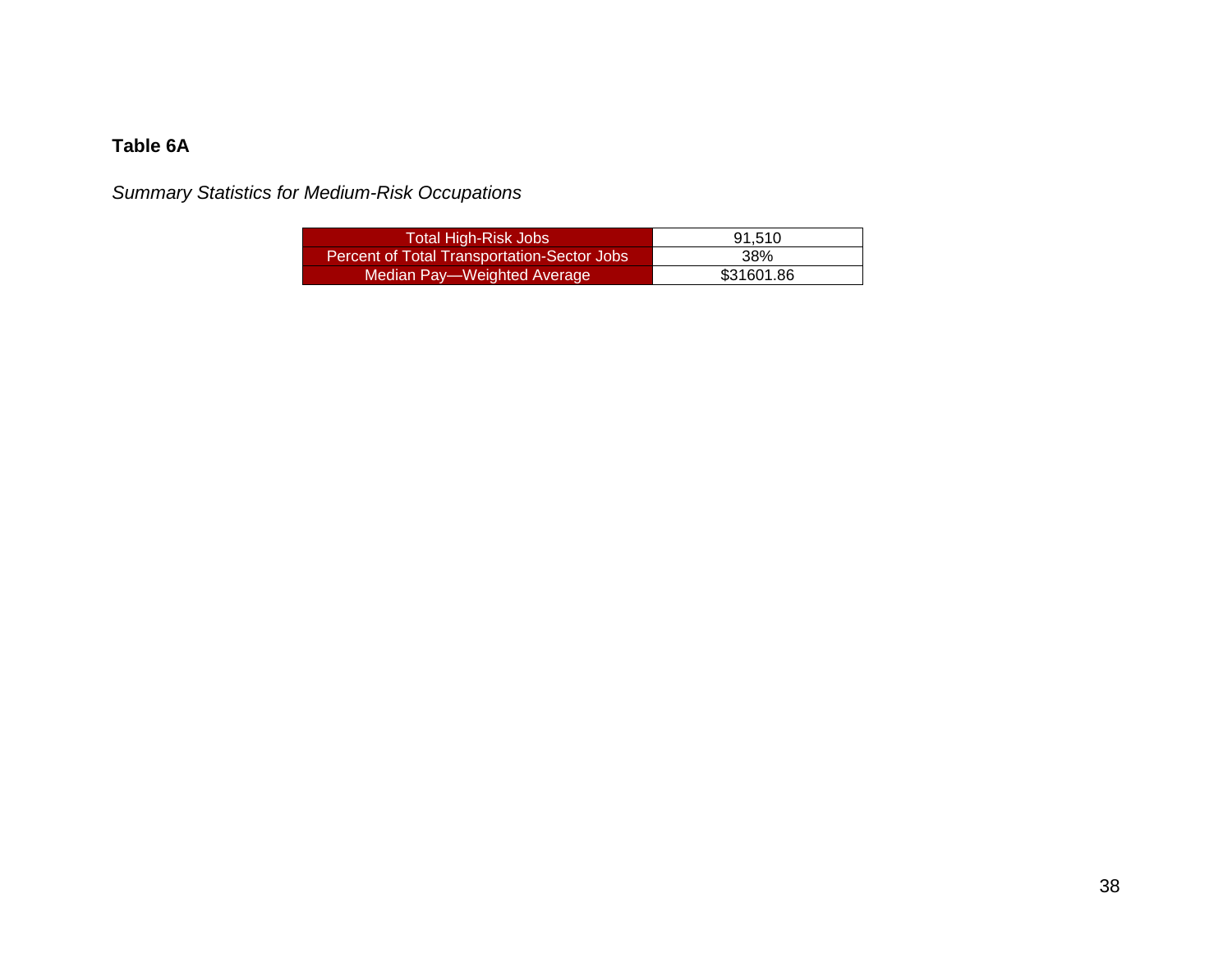# **Table 7A**

# *Low-Risk Transportation-Sector Occupations in Arizona*

| OCC<br>Code   | <b>OCC Title</b>                                                                                                                            | Employment | Median<br><b>Salary</b> | Automation<br>Potential | <b>No</b><br>College<br>Degree | <b>Less</b><br>Than<br><b>High</b><br>School | <b>High</b><br>School/GED | Some<br>College | Associate's<br>Degree | Bachelor's<br>Degree | Master's<br>Degree | <b>Doctorate</b> |
|---------------|---------------------------------------------------------------------------------------------------------------------------------------------|------------|-------------------------|-------------------------|--------------------------------|----------------------------------------------|---------------------------|-----------------|-----------------------|----------------------|--------------------|------------------|
| $53-$<br>1047 | First-Line<br>Supervisors of<br>Transportation<br>and Material<br>Moving<br>Workers,<br>Except<br>Aircraft Cargo<br>Handling<br>Supervisors | 10350      | 53,090                  | 0.029                   | 72.6                           | 6.7                                          | 37                        | 28.9            | 10.5                  | 15                   | 2.1                | $\Omega$         |
| $53-$<br>2011 | Airline Pilots,<br>Copilots, and<br>Flight<br><b>Engineers</b>                                                                              | 1850       | 130,140                 | 0.18                    | 19.7                           | 0.8                                          | 4.8                       | 14.1            | 7.9                   | 57                   | 12.9               | 3                |
| $53-$<br>2021 | Air Traffic<br>Controllers                                                                                                                  | 400        | 111,110                 | 0.11                    | 42.9                           | 0.4                                          | 11.9                      | 30.6            | 15.3                  | 35                   | 6.3                | $\mathbf{1}$     |
| $53-$<br>3011 | Ambulance<br>Drivers and<br>Attendants,<br>Except<br>Emergency<br>Medical<br>Technicians                                                    | 200        | 33,080                  | 0.25                    | 78.3                           | $\mathbf{1}$                                 | 45                        | 32.3            | 10.3                  | 11                   | 0.9                | $\Omega$         |
| $53-$<br>1041 | Aircraft Cargo<br>Handling<br><b>Supervisors</b>                                                                                            | 190        | 41,030                  | 0.066                   | 72.6                           | 6.7                                          | 37                        | 28.9            | 10.5                  | 15                   | 2.1                | $\Omega$         |